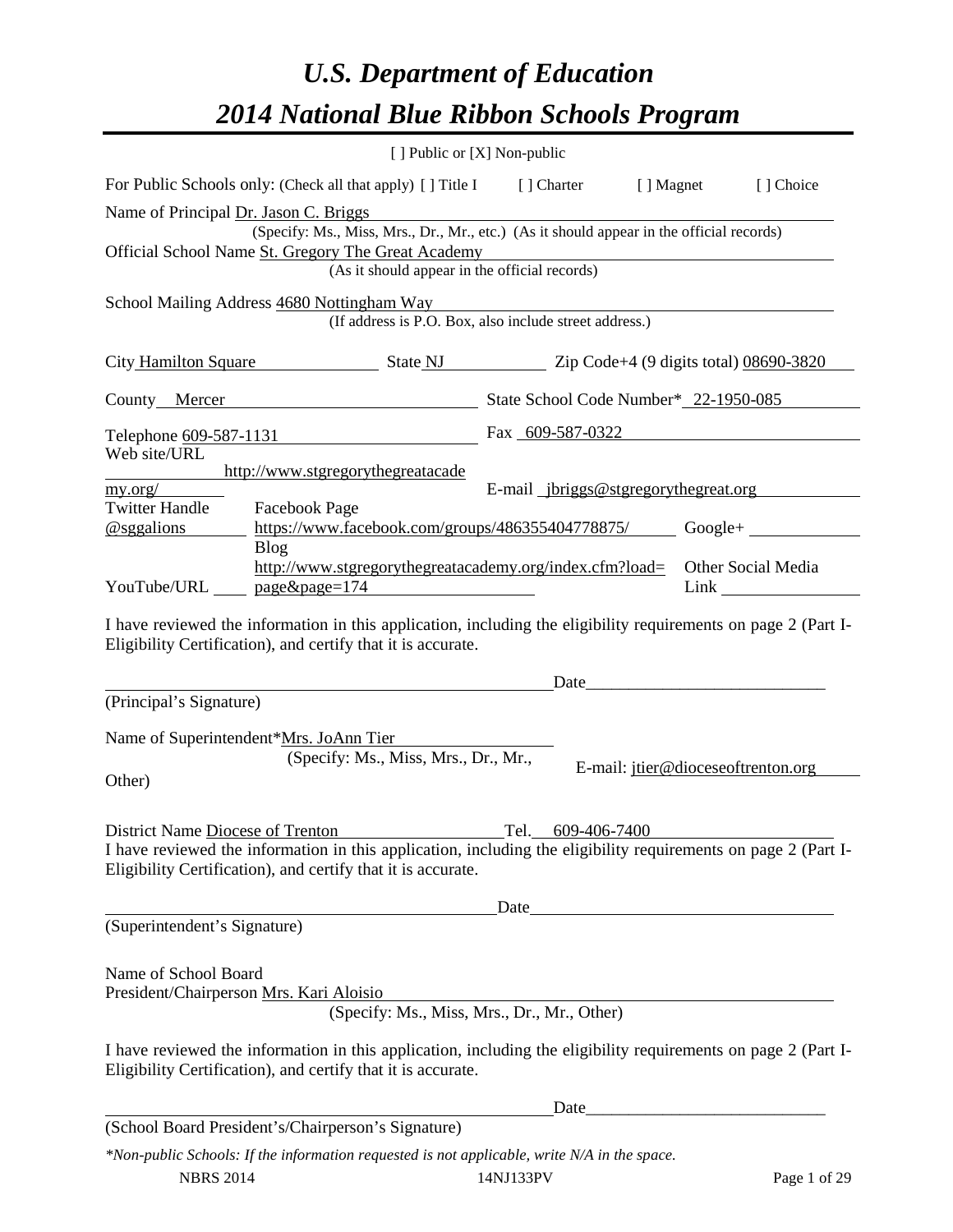# **Include this page in the school's application as page 2.**

The signatures on the first page of this application (cover page) certify that each of the statements below concerning the school's eligibility and compliance with U.S. Department of Education, Office for Civil Rights (OCR) requirements is true and correct.

- 1. The school configuration includes one or more of grades K-12. (Schools on the same campus with one principal, even a K-12 school, must apply as an entire school.)
- 2. The school has made its Annual Measurable Objectives (AMOs) or Adequate Yearly Progress (AYP) each year for the past two years and has not been identified by the state as "persistently dangerous" within the last two years.
- 3. To meet final eligibility, a public school must meet the state's AMOs or AYP requirements in the 2013-2014 school year and be certified by the state representative. Any status appeals must be resolved at least two weeks before the awards ceremony for the school to receive the award.
- 4. If the school includes grades 7 or higher, the school must have foreign language as a part of its curriculum.
- 5. The school has been in existence for five full years, that is, from at least September 2008 and each tested grade must have been part of the school for the past three years.
- 6. The nominated school has not received the National Blue Ribbon Schools award in the past five years: 2009, 2010, 2011, 2012, or 2013.
- 7. The nominated school has no history of testing irregularities, nor have charges of irregularities been brought against the school at the time of nomination. The U.S. Department of Education reserves the right to disqualify a school's application and/or rescind a school's award if irregularities are later discovered and proven by the state.
- 8. The nominated school or district is not refusing Office of Civil Rights (OCR) access to information necessary to investigate a civil rights complaint or to conduct a district-wide compliance review.
- 9. The OCR has not issued a violation letter of findings to the school district concluding that the nominated school or the district as a whole has violated one or more of the civil rights statutes. A violation letter of findings will not be considered outstanding if OCR has accepted a corrective action plan from the district to remedy the violation.
- 10. The U.S. Department of Justice does not have a pending suit alleging that the nominated school or the school district as a whole has violated one or more of the civil rights statutes or the Constitution's equal protection clause.
- 11. There are no findings of violations of the Individuals with Disabilities Education Act in a U.S. Department of Education monitoring report that apply to the school or school district in question; or if there are such findings, the state or district has corrected, or agreed to correct, the findings.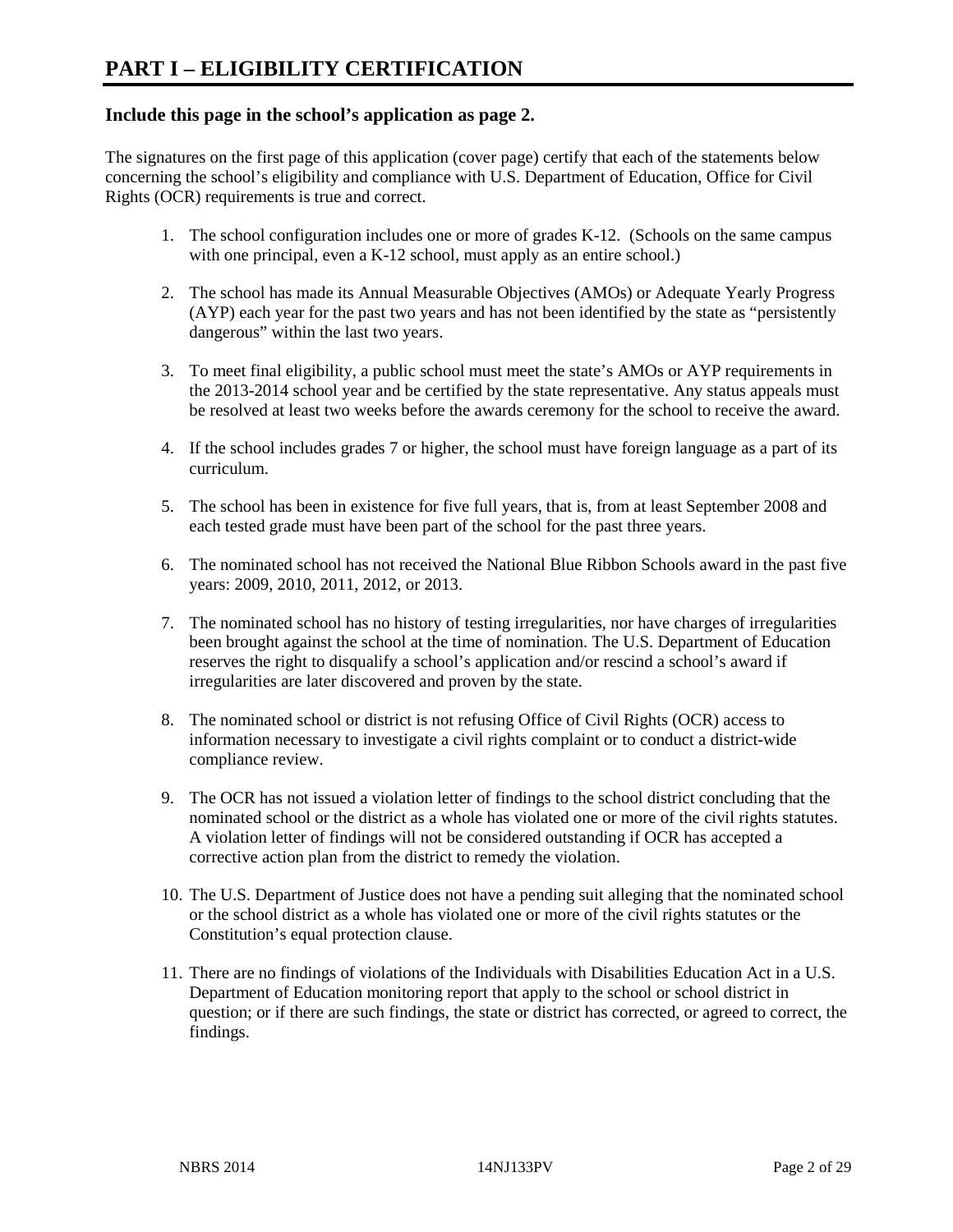# **PART II - DEMOGRAPHIC DATA**

### **All data are the most recent year available.**

**DISTRICT** (Question 1 is not applicable to non-public schools)

| -1. | Number of schools in the district<br>(per district designation): | 0 Elementary schools (includes $K-8$ )<br>0 Middle/Junior high schools |  |
|-----|------------------------------------------------------------------|------------------------------------------------------------------------|--|
|     |                                                                  | 0 High schools                                                         |  |
|     |                                                                  | $0 K-12$ schools                                                       |  |

#### 0 TOTAL

#### **SCHOOL** (To be completed by all schools)

- 2. Category that best describes the area where the school is located:
	- [] Urban or large central city
	- [] Suburban with characteristics typical of an urban area
	- [X] Suburban
	- [ ] Small city or town in a rural area
	- [ ] Rural
- 3.  $\frac{4}{3}$  Number of years the principal has been in her/his position at this school.
- 4. Number of students as of October 1 enrolled at each grade level or its equivalent in applying school:

| Grade           | # of         | # of Females | <b>Grade Total</b> |  |
|-----------------|--------------|--------------|--------------------|--|
|                 | <b>Males</b> |              |                    |  |
| <b>PreK</b>     | 28           | 37           | 65                 |  |
| K               | 20           | 20           | 40                 |  |
| $\mathbf{1}$    | 21           | 23           | 44                 |  |
| $\overline{2}$  | 26           | 26           | 52                 |  |
| 3               | 27           | 22           | 49                 |  |
| 4               | 28           | 36           | 64                 |  |
| 5               | 25           | 24           | 49                 |  |
| 6               | 32           | 28           | 60                 |  |
| 7               | 27           | 22           | 49                 |  |
| 8               | 26           | 32           | 58                 |  |
| 9               | 0            | $\theta$     | 0                  |  |
| 10              | $\theta$     | 0            | 0                  |  |
| 11              | 0            | 0            | 0                  |  |
| 12              | 0            | $\theta$     | 0                  |  |
| <b>Total</b>    | 260          | 270          | 530                |  |
| <b>Students</b> |              |              |                    |  |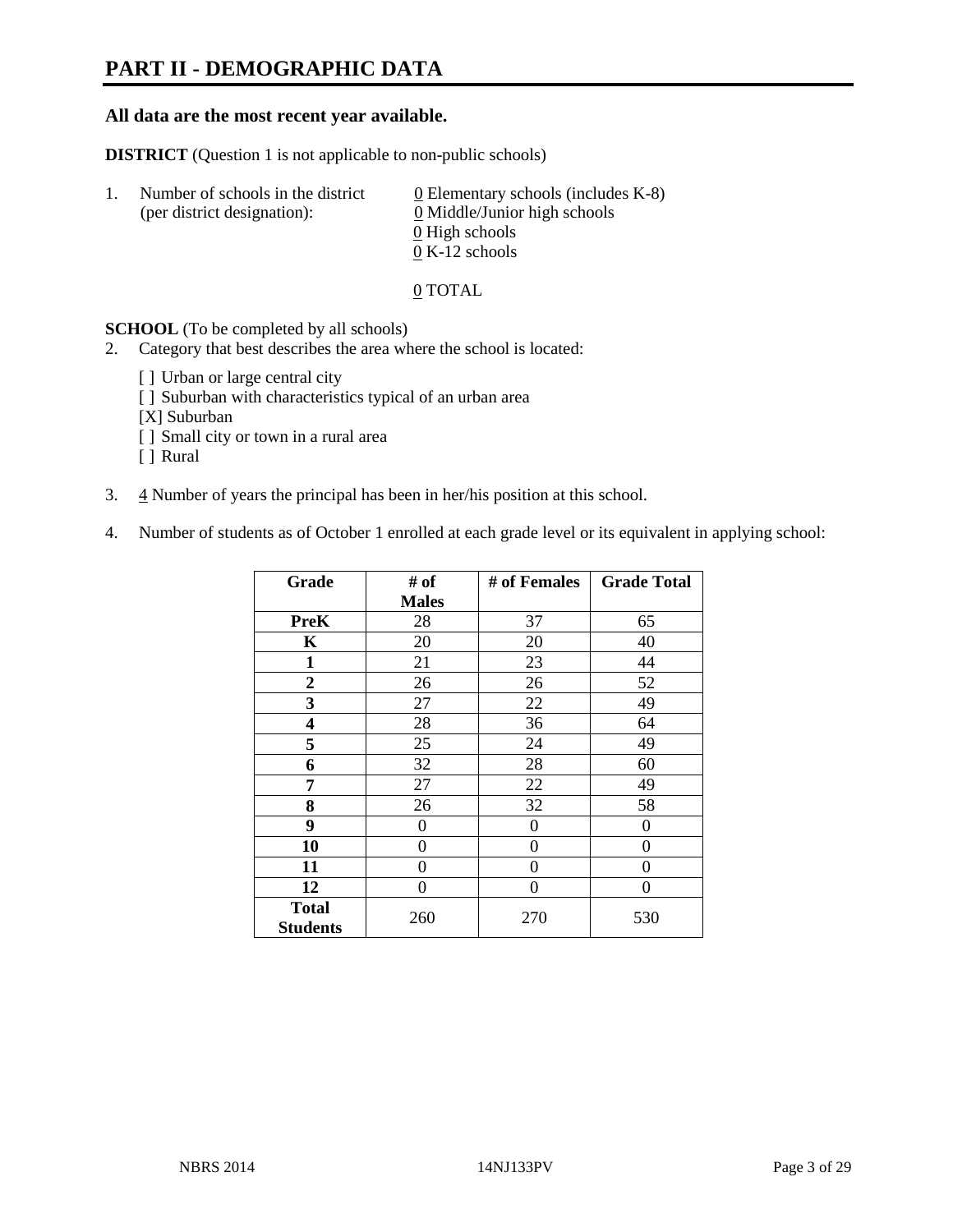5. Racial/ethnic composition of  $\qquad \qquad \underline{0}$  % American Indian or Alaska Native the school: 1 % Asian

 3 % Black or African American 2 % Hispanic or Latino 0 % Native Hawaiian or Other Pacific Islander 94 % White 0 % Two or more races **100 % Total** 

(Only these seven standard categories should be used to report the racial/ethnic composition of your school. The Final Guidance on Maintaining, Collecting, and Reporting Racial and Ethnic Data to the U.S. Department of Education published in the October 19, 2007 *Federal Register* provides definitions for each of the seven categories.)

6. Student turnover, or mobility rate, during the 2012 - 2013 year: 2%

This rate should be calculated using the grid below. The answer to (6) is the mobility rate.

| <b>Steps For Determining Mobility Rate</b>         | Answer |
|----------------------------------------------------|--------|
| (1) Number of students who transferred to          |        |
| the school after October 1, 2012 until the         | 4      |
| end of the school year                             |        |
| (2) Number of students who transferred             |        |
| <i>from</i> the school after October 1, 2012 until | 8      |
| the end of the 2012-2013 school year               |        |
| (3) Total of all transferred students [sum of      | 12     |
| rows $(1)$ and $(2)$ ]                             |        |
| (4) Total number of students in the school as      | 561    |
| of October 1                                       |        |
| $(5)$ Total transferred students in row $(3)$      | 0.021  |
| divided by total students in row (4)               |        |
| $(6)$ Amount in row $(5)$ multiplied by 100        |        |

# 7. English Language Learners (ELL) in the school: 1 %

Number of non-English languages represented: 1 Specify non-English languages: Portuguese

1 Total number ELL

8. Students eligible for free/reduced-priced meals:  $1\%$ 

Total number students who qualify:  $\frac{4}{3}$ 

If this method is not an accurate estimate of the percentage of students from low-income families, or the school does not participate in the free and reduced-priced school meals program, supply an accurate estimate and explain how the school calculated this estimate.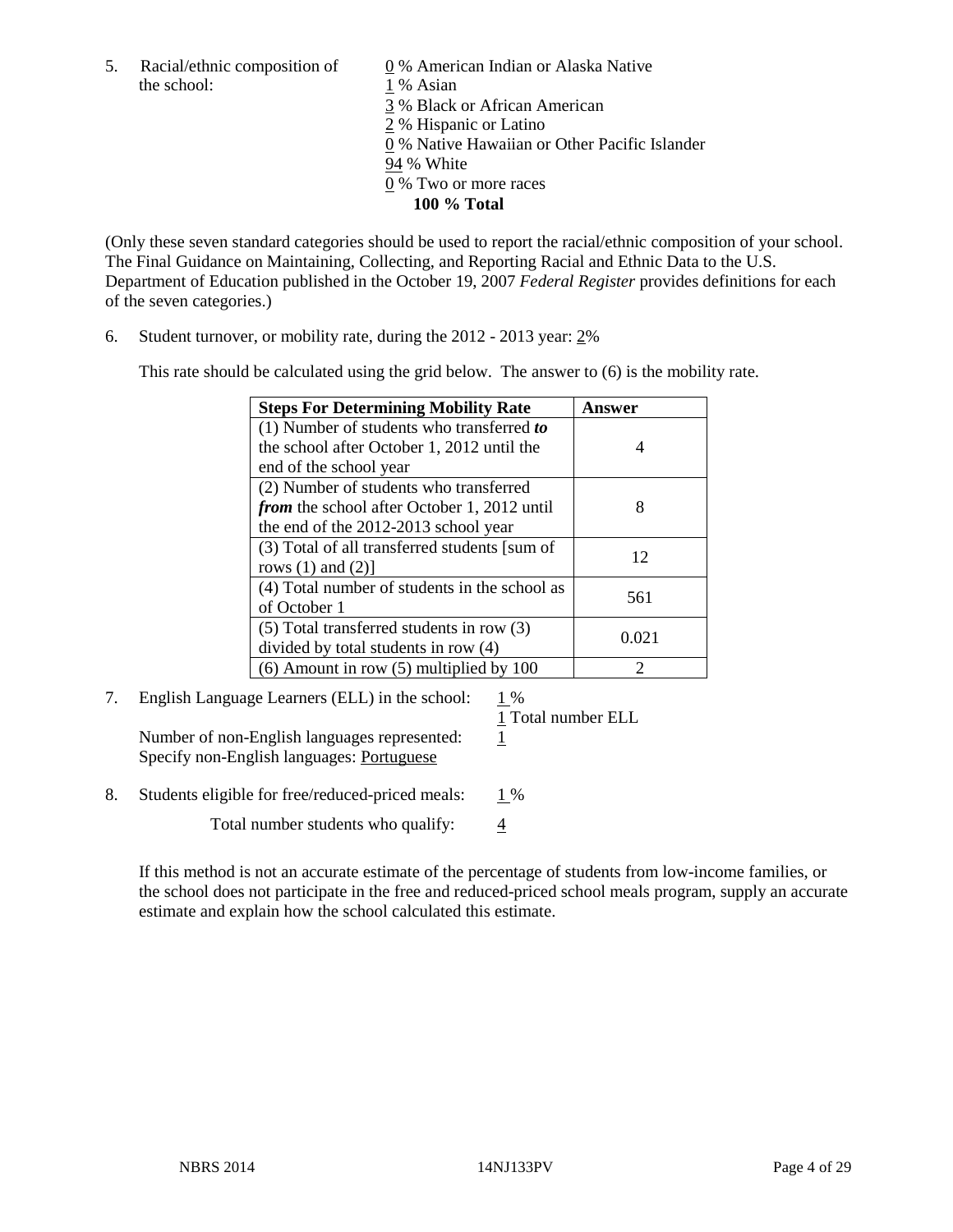83 Total number of students served

Indicate below the number of students with disabilities according to conditions designated in the Individuals with Disabilities Education Act. Do not add additional categories.

| marriaans with Disabilities Laacahon rict. Do hot aaa aaantonar categorics. |                                         |
|-----------------------------------------------------------------------------|-----------------------------------------|
| $2$ Autism                                                                  | <b>0</b> Orthopedic Impairment          |
| 0 Deafness                                                                  | 19 Other Health Impaired                |
| 0 Deaf-Blindness                                                            | 56 Specific Learning Disability         |
| 0 Emotional Disturbance                                                     | 4 Speech or Language Impairment         |
| 2 Hearing Impairment                                                        | 0 Traumatic Brain Injury                |
| 0 Mental Retardation                                                        | 0 Visual Impairment Including Blindness |
| 0 Multiple Disabilities                                                     | <b>0</b> Developmentally Delayed        |
|                                                                             |                                         |

10. Use Full-Time Equivalents (FTEs), rounded to nearest whole numeral, to indicate the number of personnel in each of the categories below:

|                                       | <b>Number of Staff</b>      |
|---------------------------------------|-----------------------------|
| Administrators                        |                             |
| Classroom teachers                    | 26                          |
| Resource teachers/specialists         |                             |
| e.g., reading, math, science, special | 9                           |
| education, enrichment, technology,    |                             |
| art, music, physical education, etc.  |                             |
| Paraprofessionals                     | 6                           |
| Student support personnel             |                             |
| e.g., guidance counselors, behavior   |                             |
| interventionists, mental/physical     |                             |
| health service providers,             | $\mathcal{D}_{\mathcal{L}}$ |
| psychologists, family engagement      |                             |
| liaisons, career/college attainment   |                             |
| coaches, etc.                         |                             |
|                                       |                             |

11. Average student-classroom teacher ratio, that is, the number of students in the school divided by the FTE of classroom teachers, e.g.,  $22:1$   $22:1$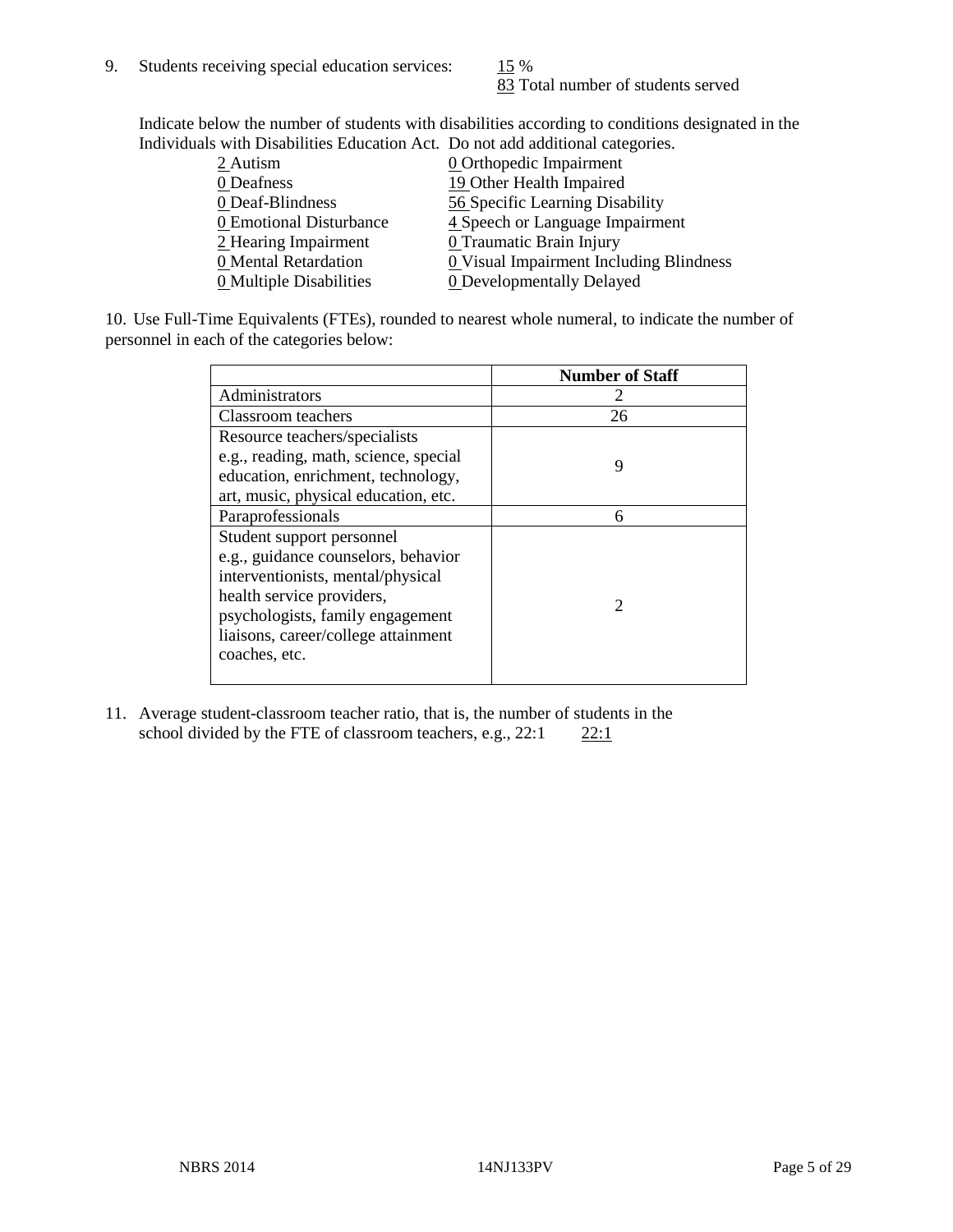12. Show daily student attendance rates. Only high schools need to supply yearly graduation rates.

| <b>Required Information</b> | 2012-2013 | 2011-2012 | 2010-2011 | 2009-2010 | 2008-2009 |
|-----------------------------|-----------|-----------|-----------|-----------|-----------|
| Daily student attendance    | 98%       | ነ7%       | 97%       | 77%       | 96%       |
| High school graduation rate | 9%        | 0%        | 0%        | 0%        | 0%        |

#### 13. **For schools ending in grade 12 (high schools)**

Show percentages to indicate the post-secondary status of students who graduated in Spring 2013

| <b>Post-Secondary Status</b>                  |    |
|-----------------------------------------------|----|
| Graduating class size                         |    |
| Enrolled in a 4-year college or university    | 0% |
| Enrolled in a community college               | 0% |
| Enrolled in career/technical training program | 0% |
| Found employment                              | 0% |
| Joined the military or other public service   | 0% |
| . Other                                       | 0/ |

14. Indicate whether your school has previously received a National Blue Ribbon Schools award. Yes  $No \underline{X}$ 

If yes, select the year in which your school received the award.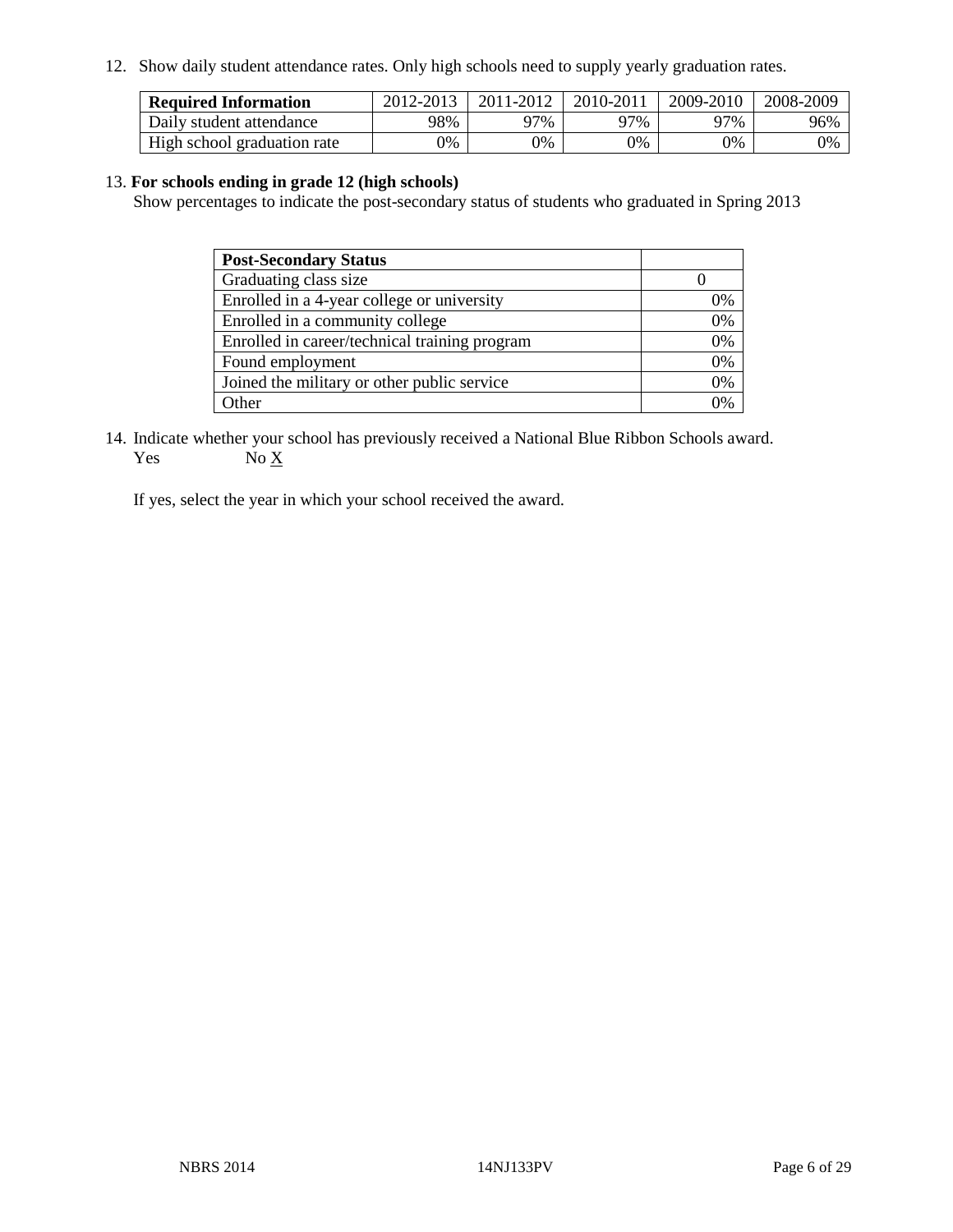# **PART III – SUMMARY**

St. Gregory the Great Academy, located in Hamilton Square, New Jersey, has been a vital ministry of the Church of St. Gregory the Great since 1965.The Church of St. Gregory the Great was established in 1954.By the early 1960s the need for a parish elementary school presented itself since many young families desiring a Catholic education were moving into the parish.St. Gregory the Great Academy is a major manifestation of the mission of the Church of St. Gregory the Great.From its very beginning in 1965, St. Gregory the Great Academy has existed in order to partner with families to provide an education that is authentically Catholic and academically excellent.

The mission statement of St. Gregory the Great Academy is informed by the mission statement of the Church of St. Gregory the Great thusly: "Saint Gregory the Great Academy, a ministry of Saint Gregory the Great Parish, is committed to nurturing, enlightening, and educating our students to the life and teachings of Jesus. We instill this gospel vision by integrating spiritual, academic, social, and physical development of our children with a comprehensive program of academic excellence. Our students learn about themselves and the global community, and are empowered to become faith-filled disciples, responsible citizens, and life-long learners in our Roman Catholic tradition."This mission is manifested through commitments to Catholicity and academic excellence.The sacramental life of St. Gregory the Great Academy is rich.Students and faculty attend Holy Mass regularly, have the opportunity to go to confession at regular intervals, and open and close the year with Adoration and Solemn Benediction.In addition to encountering Jesus through the sacraments, students and faculty meet the Lord through daily prayer, an annual Christmas tableau prayer service, and Stations of the Cross during Lent.Rounding out the prayer experiences for students and faculty are the Advent Jesse Tree, May Crowning, and daily religion instruction.

The commitment to academic excellence is a hallmark of St. Gregory the Great Academy.Students in virtually all grade levels score at or above the Blue Ribbon School Program cutoff from year to year.The Academy has a robust instructional structure, including daily instruction in Religion, Integrated Language Arts, Mathematics, Science, and Social Studies which is rooted in the curricula promulgated by the Diocese of Trenton and which is informed by the Common Core State Standards.Students in grades five through eight are invited into the Accelerated Math program when specific scores on the qualification rubric meet the yearly cutoff.This course of study culminates in a Pre-algebra course in grade seven and an Algebra I course in grade eight.Students completing Algebra I at St. Gregory the Great Academy routinely test into Algebra II in their freshman year of high school.In addition to these core subject areas, students have weekly instruction in Fine Art, Music, Technology, Physical Education, Library Skills (grades kindergarten through five), Spanish (grades preschool through seven) and Latin (grades six and seven; grade eight has Latin two times per week).The Academy has a fully equipped Science Lab, complete with a dedicated Science Lab teacher and lab assistant.Students in kindergarten through grade two have a biweekly class in the Science Lab; students in grades three through eight have a weekly class in the Science Lab.Students in grades five through eight each complete a Science project each year, with many of these projects moving on to the county science fair where the Academy routinely wins the most awards at the junior level.Each classroom in grades one and above has a StarBoard interactive whiteboard with a ceiling mounted projector, grades preschool through three have clusters of iPads to assist with center time, and all students grades four and above have an account on the Academy's Google Drive which enables the students to utilize Google Apps for instructional purposes.Grade eight has Google Chromebooks on a one-to-one basis; this has enabled a move to electronic submission of assignments and an online textbook in Social Studies.There are plans to expand the one-to-one Chromebook program to grades four through seven.

NBRS 2014 14NJ133PV Page 7 of 29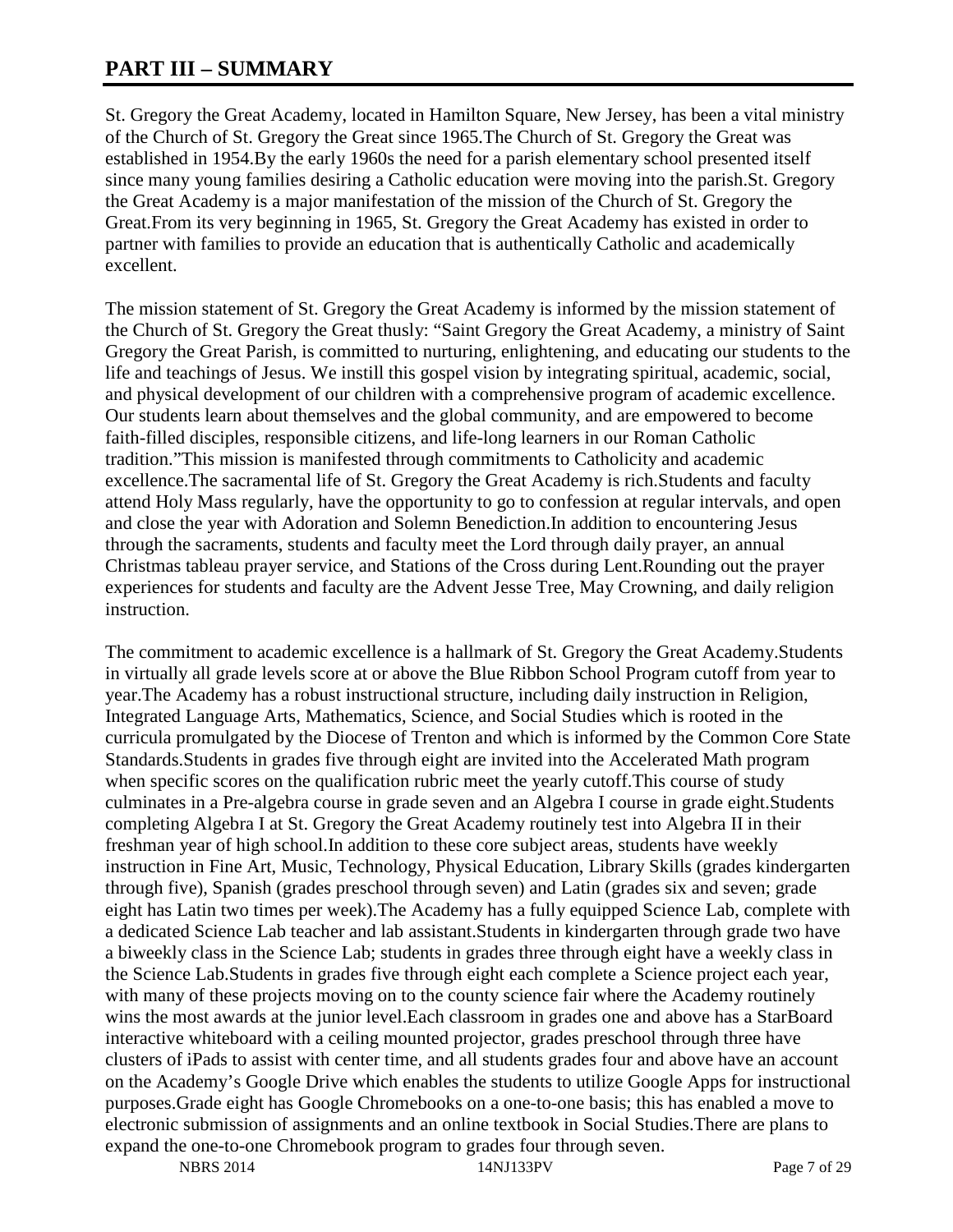The St. Gregory the Great Academy community believes that, as a result of the Academy's authentic Catholic identity, the depth of its academic programs designed to serve students in a wide range of ability levels, the level of integration of technology into student instruction, the consistency of its standardized assessment results (with all current scores above the program cutoff), and its long-term financial and enrollment viability, the Academy is worthy of consideration for 2014 National Blue Ribbon Schools recognition.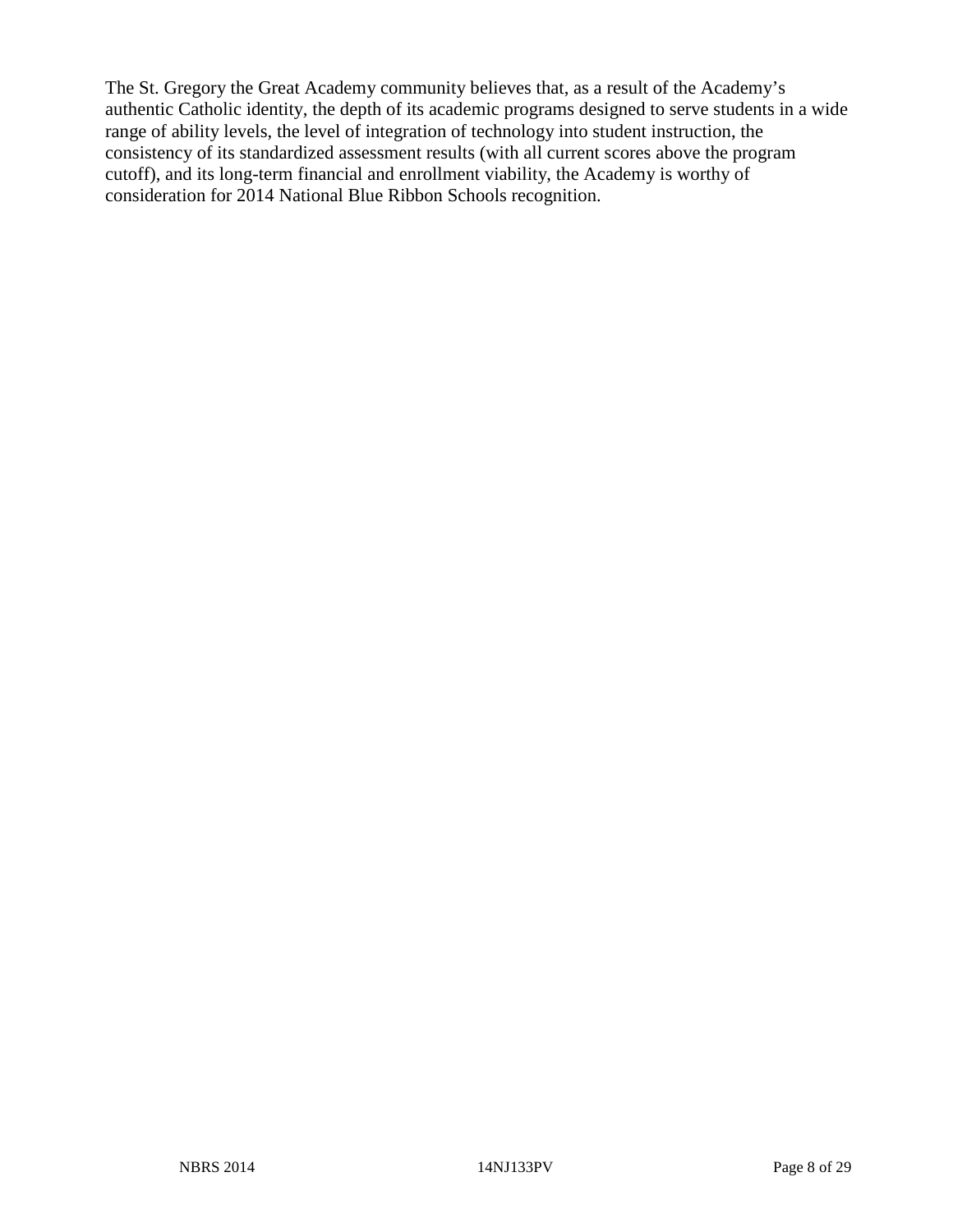### **1. Assessment Results:**

A.St. Gregory the Great Academy administers the Terra Nova Assessment standardized assessment every March.The 2008-2009 school year was the final year that the Terra Nova, Second Edition was administered.In the 2008-2009 school year, all students in grades two through eight were tested using the complete battery.The complete battery contains solely selected response items.Beginning with the 2009- 2010 school year, and through the 2012-2013 school year, the Terra Nova 3 was administered.Only grades four and seven take the complete battery edition of the assessment.Grades two, three, five, six, and eight take the multiple assessments edition of the Terra Nova 3, which contains both selected response and constructed response items.The data tables reveal that Academy students tended to score higher on the Terra Nova, Second Edition when compared to the Terra Nova 3.Despite this trend, the national percentiles of the Mean Normal Curve Equivalent (MNCE) in all grade levels in all years in Reading and Mathematics remain considerably above the 60th percentile, which is the measure of proficiency used at St. Gregory the Great Academy. Particular cohorts of students, when traced across the grade levels, demonstrate achievement that remains generally steady through grade six, remains virtually steady or increases in grade seven, and then remains virtually steady or increases in grade eight. Also of note, percentile scores in grade eight have fallen in the 78-90 range over the past five years.This indicates that by the time students graduate from St. Gregory the Great Academy they are achieving at a level far above the 60th percentile and well into the top 15% of schools nationally. For the 2012-2013 (most recent) school year, all national percentiles of the MNCE in Reading and Mathematics in grades three through eight meet or exceed the Blue Ribbon cutoff scores.

B.Positive change and growth at St. Gregory the Great Academy can only be successful if it is informed by the data that the Terra Nova Assessment provide to teachers and administrators.All national percentiles of the MNCE in all grades in both Reading and Mathematics are well above the 50th percentile in all years.Further analysis of the data reveals that in Reading the five year mean of the national percentiles of the MNCE increases or remains within one half of a percent as the grade levels increase in all cases except grade six (in sequential grade order:74.4, 76.2, 79.8, 76.8, 79.4, 83.2).While this particular measure experiences almost a three point decrease in grade six, it is still above the cutoff score for grade six as currently published. The teachers and Principal suspect that this decrease in grade six may be related to the developmental stage of the students as well as some minor differences between the design of the Terra Nova Assessment for grade six and the diocesan Reading curriculum.An analysis of the data reveals that in Mathematics the five year mean of the national percentiles of the MNCE increases in all cases except grade four (in sequential grade order:74.2, 70.4, 77.0, 77.8, 84.0, 88.8).While this measure experiences almost a four point decrease in grade four, it is still above the cutoff score for grade four as currently published.The teachers and Principal suspect that this decrease in grade four may be related to the developmental stage of the students as well as some minor differences between the design of the Terra Nova Assessment for grade four and the diocesan Mathematics curriculum.

It is also useful to follow cohorts of students longitudinally through the data.For example, the national percentile of the MNCE in Reading for the Class of 2013 increases or remains consistent in all years (in sequential year order with the most recent score last: 76, 79, 79, 81, 82).The national percentile of the MNCE in Mathematics for the Class of 2013 increases in all years except in grade four (in sequential year order with the most recent score last: 83, 81, 82, 87, 88).The minor drop in grade four is likely the result of a new teacher assuming the Mathematics courses that year and changes to the student makeup of the cohort.It is notable that while these Reading and Mathematics scores fluctuated over the past five years, they remained at or above the cutoff scores as currently published for the particular grade levels.An examination of the national percentile of the MNCE in Reading for the Class of 2012 (in sequential year order with the most recent score last: 89, 84, 85, 84) reveals scores that are virtually even from grade five through grade eight, with the exception of the score in grade five (89).This outlier may be attributed to a change in student makeup of the cohort.A similar examination of the national percentile of the MNCE in Mathematics for the Class of 2012 (in sequential year order with the most recent score last: 86, 87, 90, 90) reveals scores that either increase or remain steady from grade five through grade eight. An examination of the national percentile of the MNCE in Reading and Mathematics for the Class of 2011 reveals scores that are virtually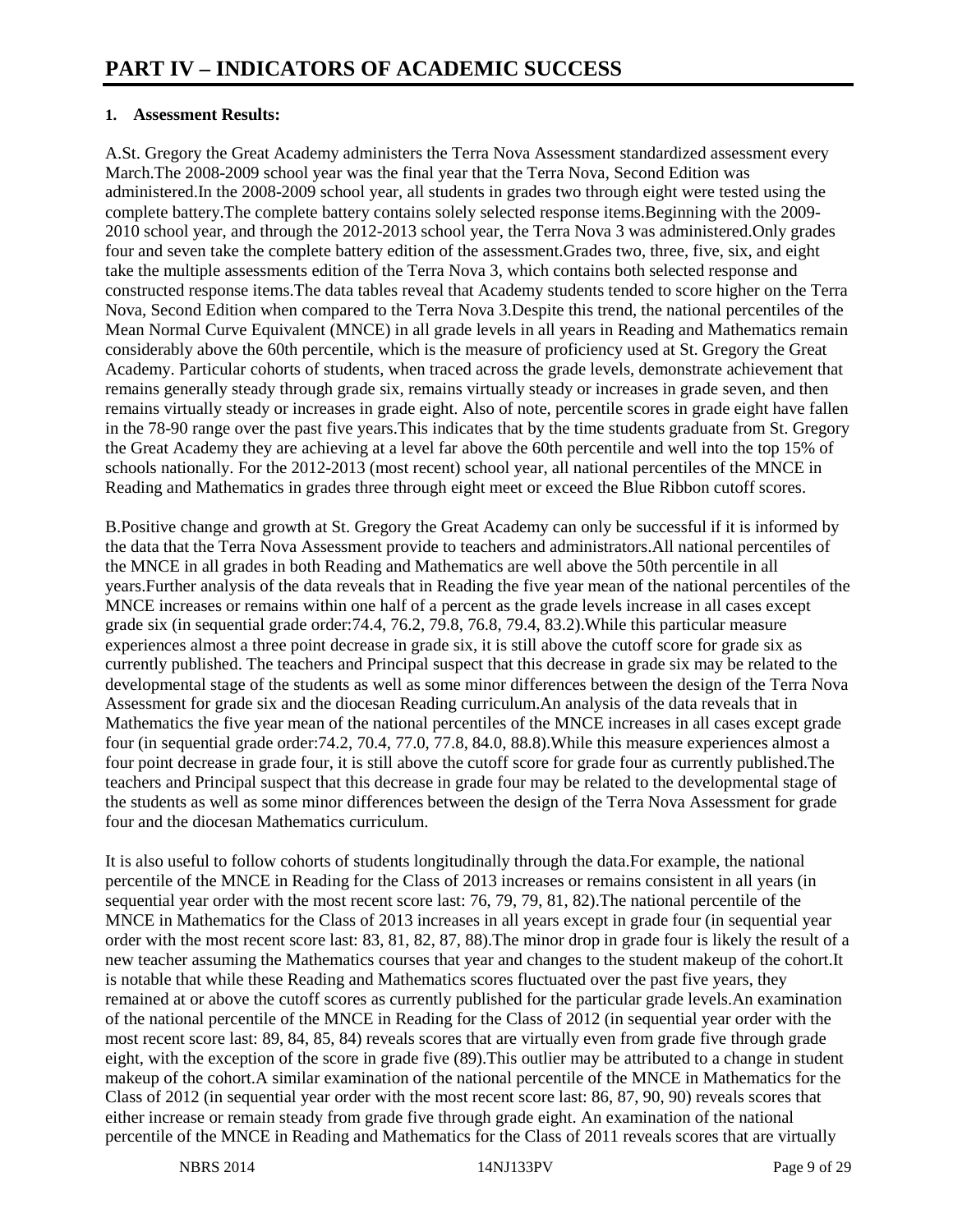even from grade six through grade eight in Reading and which increase from grade six through eight in Mathematics.

# **2. Using Assessment Results:**

The Terra Nova Assessment offers score data which reveal the performance of individual students, grade levels, and the entire Academy on this assessment.These data are used by the Academy's Administrative Team, teachers, and parents to track student growth, measure student achievement in all areas against potential, and to assess the effectiveness of teacher placements and instructional strategies.The Administrative Team tracks Terra Nova Assessment data over a period of years to measure the effectiveness of individual teachers in their current grade and course assignments.When weaknesses are revealed, the Administrative Team provides professional development, sets development goals, and/or considers reassignment, as appropriate.Additionally, the effectiveness of instructional materials and textbook adoptions are also partially informed by Terra Nova Assessment score data.In all uses, the Terra Nova Assessment data are considered a valid and reliable source of student performance; however, it is important to note that these results are not the sole source of student data used to make educational decisions by the Administrative Team and the teachers.

Teachers at St. Gregory the Great Academy use Terra Nova Assessment score data both in their lesson planning and when setting long-term goals.Teachers are required to address specific weaknesses revealed by the Terra Nova Assessment in their weekly lesson plans, and must overtly label specific instructional strategies as such each week.The setting of long-term goals for the year is also informed by the Terra Nova Assessment scores, with specific goals set to address weaknesses of the grade level and of individual students.This use of Terra Nova Assessment score data by the teachers represents one factor used in goal setting and instructional planning with the purpose of school improvement.

Individual student Terra Nova Assessment data are also used to observe trends over the years to assist in developing each student's academic profile.These trends reveal areas of strength and weakness for individual students, and are used along with other assessments to gauge a student's potential and achievement.Yearly assessment results are also used in the qualification rubric for the Academy's Accelerated Mathematics program, and students whose scores are at or above 95% are given the opportunity to participate in the Johns Hopkins Talent Search program.Alternately, where appropriate, yearly assessment results are used to offer academic support and remediation via the Academy's Resource Room and Special Services provided by the State of New Jersey.

Parents are informed of their child's academic achievement through both the individual parent score reports and an assessment summary for the entire Academy prepared by the Principal.This enables parents to gauge where their child's scores are in relation to the entire grade level as well as the entire Academy.Scores are reported on the Academy assessment summary in terms of the Mean Normal Curve Equivalent since a scaled score is most accurate in comparing achievement across various years and grade levels.The assessment summary report is also shared with the community at large, including the parents of prospective students.

# **3. Sharing Lessons Learned:**

St. Gregory the Great Academy celebrates the accomplishments of its students and readily shares successful strategies with other schools and organizations.Several teachers at the Academy serve on diocesan curriculum committees which develop curricula for use in all schools in the Diocese of Trenton.Every fulltime teacher at the Academy is a member of a Professional Learning Community (PLC).The PLCs meet a minimum of once per month, and develop strategies that have led to school-wide initiatives.The most recent school-wide initiative which has emerged from the PLCs is the adoption of the Responsive Classroom approach at St. Gregory the Great Academy. The diocese often asks the Academy to host workshops for teachers and administrators from across the four-county diocese, and attendees at these workshops see school-wide initiatives, such as Responsive Classroom, in action first-hand.

NBRS 2014 14NJ133PV Page 10 of 29 St. Gregory the Great Academy also participates in various events in the wider community, including the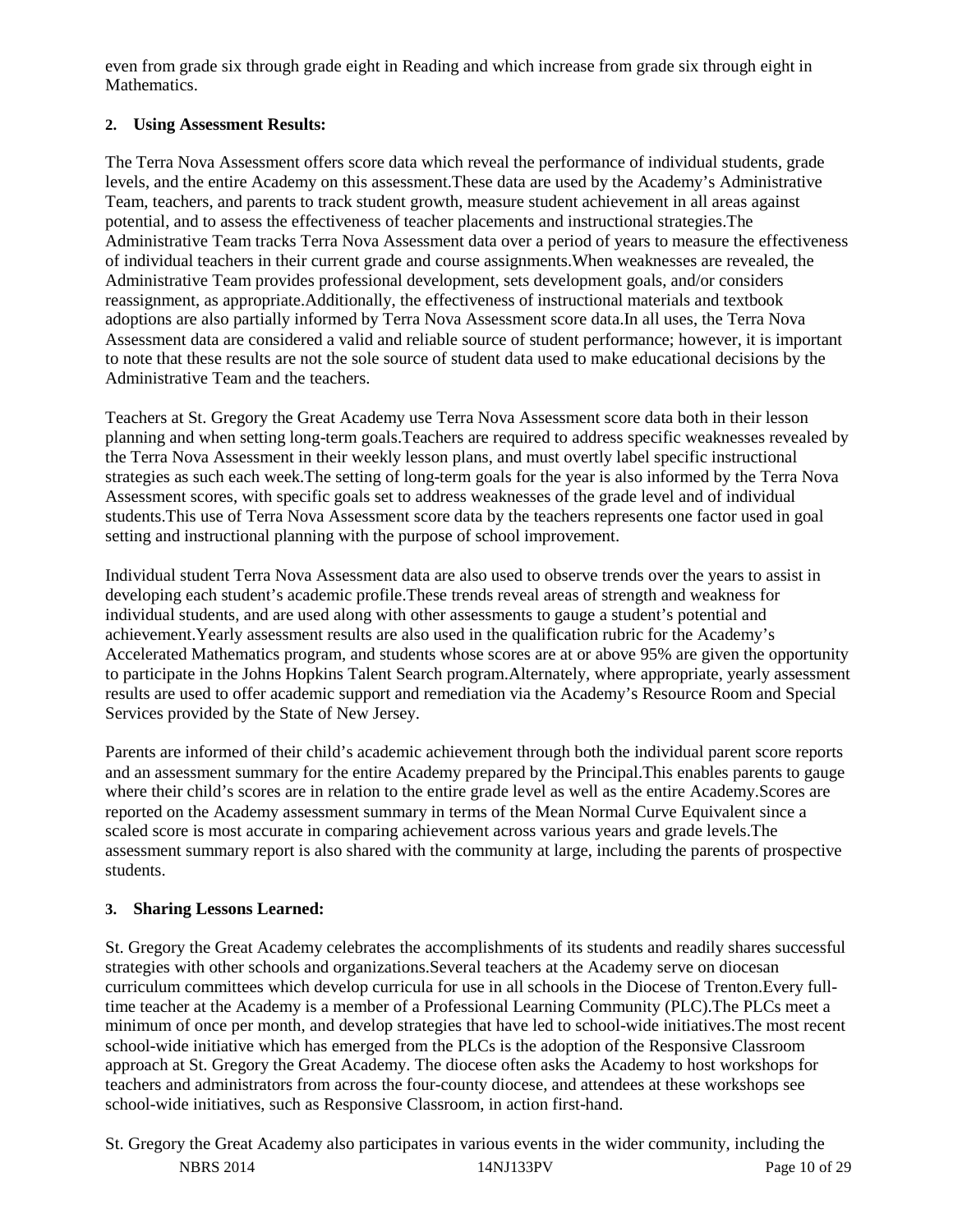Scholastic Olympics at Trenton Catholic Academy in Hamilton, the Annual Mathematics at Holy Cross High School in Delran, and the Mercer County Science and Engineering Fair at Rider University.These events enable the Academy to demonstrate and share successful strategies to the local community.Additionally, students participate in the Johns Hopkins Talent Search, the National Geographic Geography Bee, and the AMC Mathematics Competition.These programs engage Academy students in academic exercises with a larger population of students.

Each year the Academy hosts an annual Open House in January.During the Open House, student work is displayed throughout the buildings, teachers offer demonstrations, and students present performances in order to share aspects of the instructional program.Student outreach programs take Academy students to local nursing homes, the soup kitchen, and to parish organizations to share both their Catholic identity and to offer service.Additionally, student performances such as the Christmas Concert, the Christmas Tableau, the Winter Play, and the Spring Concert are open to the wider community.Both the Open House and student performances provide opportunities for the community to see firsthand what students at the Academy are learning.

Blue Ribbon status would further enhance the ability of St. Gregory the Great Academy to share its successful strategies and programs.Such an enhancement would serve to benefit both the students in the Academy and the community at large.

# **4. Engaging Families and Community:**

Education at St. Gregory the Great Academy is a partnership between a student's parents and the institution; thus familial engagement is a necessary aspect of the St. Gregory the Great Academy learning community.The most encompassing vehicle of engagement with families and community is the Parent Teacher Association (PTA), which is comprised of an Executive Board, committees, and has a membership consisting of every parent.The PTA plans and carries out a variety of community building and fundraising activities each school year, including a Halloween Trunk-or-Treat, Christmas parties for each grade level, and a springtime parent social.The PTA also provides "buddy families" for every family that is new to the Academy each year.Additionally, the PTA provides special treats to the student body, including a free Christmas lunch, assistance at Field Day, and an end-of-year school picnic.The Academy PTA is a critical aspect of familial engagement, and is known throughout the county for its level of involvement.

Aside from the PTA, the Academy also engages with the community in other ways.Academy students are members of the Crusader Service Club which provides outreach to various organizations, including Visitation Home and the Trenton Area Soup Kitchen.Students also participate in parish outreach programs, notably supporting Mount Carmel Guild with food and monetary donations at regular intervals.Nationally, the Academy supports the Missionary Childhood Association with monetary donations during Advent and Lent.The Academy also offers support in the face of major natural disasters, having responded generously in the aftermath of the earthquake in Haiti, the typhoon in the Philippines, and Hurricane Sandy.

Each year the Academy hosts a Career Fair for its middle school students.Various professionals spend time at the Academy sharing aspects of their field with the students.Most importantly, these events help to focus students on those aspects of their academic program that are relevant to specific careers.Additionally, the Career Fair offers the Administrative Team and the teachers the opportunity to assess the current status of real-world skill needs and to use what is learned from the professionals to inform school improvement efforts in the areas of instruction and assessment.

St. Gregory the Great Academy works in partnership with the local school district to provide student assistance services under federal Individuals with Disabilities Education Improvement Act (IDEIA) programs and NJ Chapter 192/193.Parents, teachers, and administrators are part of this process in its entirety.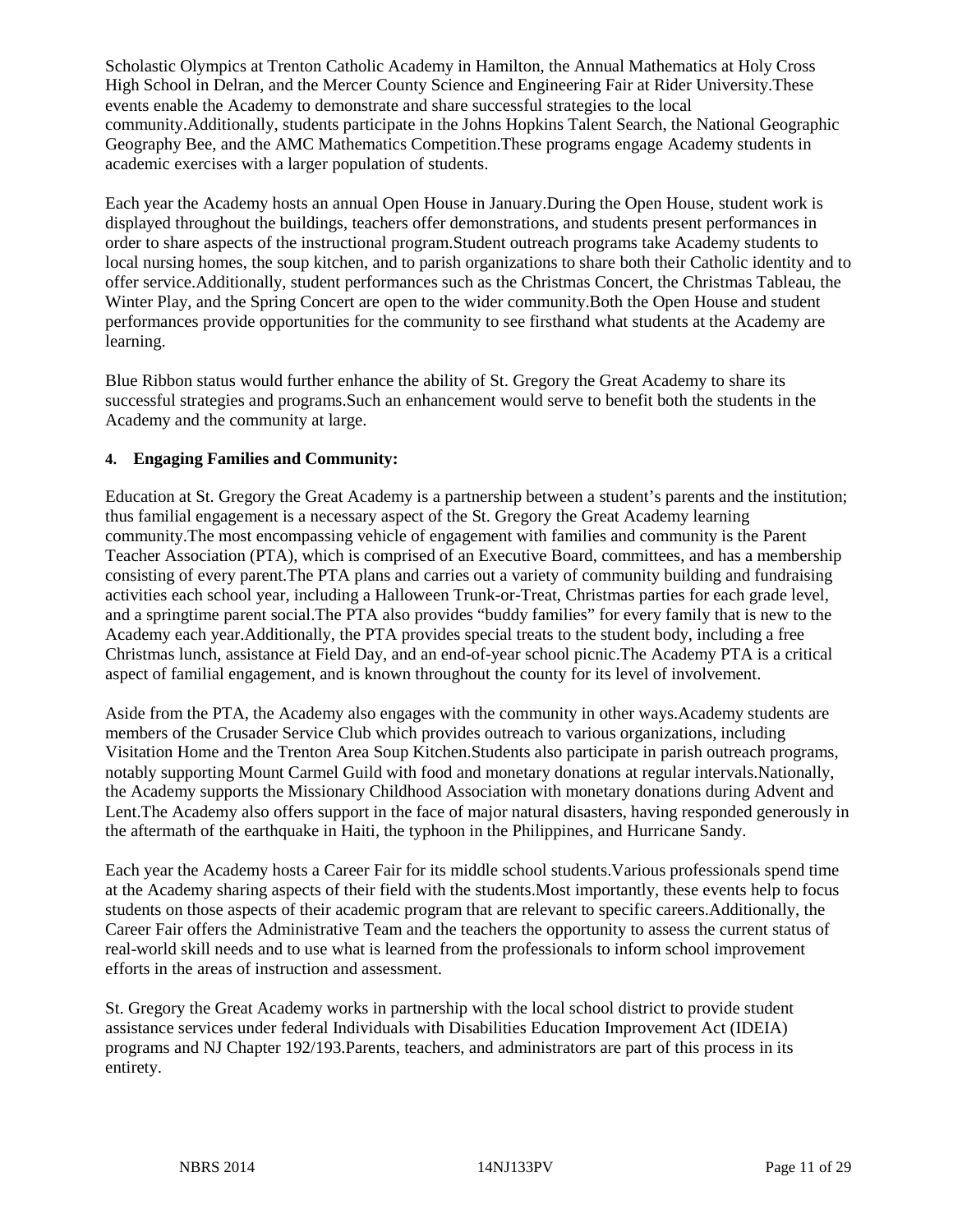# **1. Curriculum:**

St. Gregory the Great Academy is organized around four "houses," namely the Early Childhood Center (preschool, kindergarten, and grade one), the Lower Elementary School (grades two through four), the Middle School (grades five through eight), and the Co-curricular House (all grades are supported by the specialists in this house).

The Religion Curriculum presents students the experience of learning about the Trinity, the Church, prayer and worship, morality, and scripture in Religion classes and throughout the other subject areas. Primary emphasis is placed on the spiritual development of each child through daily prayer, Holy Mass and other aspects of sacramental life, and Christian Service.Students in grade two prepare for and receive the Sacraments of Reconciliation and Eucharist.Students in grade eight receive the Sacrament of Confirmation after careful preparation.

The Integrated Language Arts Curriculum in preschool through grade eight encourages students to become independent and appreciative readers, proficient writers, critical listeners, and effective communicators. Teachers use a variety of developmentally appropriate literary themes and activities to enhance the on-going process of reading, listening, writing, speaking and critical thinking.Pre-reading activities begin in the preschool grades, and reading strategies are introduced in kindergarten.A phonics program spans kindergarten through grade three.Grades four through eight present a balance of fiction and non-fiction reading and writing experiences, and include substantial research work.

The Mathematics Curriculum in preschool through grade eight includes both standard instruction as well as an accelerated program in grades five through eight.The curriculum supports experiences that are concrete, semi-concrete, and abstract to introduce, to develop, and to master concepts in problem solving, numbers operations/algebra, measurement, and geometry. Real-life applications are encouraged, and a hands-on approach helps to develop concepts and problem solving skills.

The Social Studies Curriculum in kindergarten through grade eight emphasizes history, geography, and democratic citizenship. Students broaden awareness of their place within family, neighborhood, community, city, state, and world. Concepts are developed using literature, teacher-created materials, cooperative activities, life experiences, multimedia experiences, and field trips.

The Science Curriculum in kindergarten through grade eight guides students to an understanding of themselves, nature, invention, and the environment through the integration of Life, Physical and Earth sciences. Students have weekly classes in the Science Lab with a dedicated lab teacher who collaborates with the general Science teacher. Students are active participants and critical thinkers experiencing science through guided inquiry, while building the science process skills of observation, classification, communication, measurement, and inference. Students learn to understand, respect and value creation.

The Visual and Performing Arts Curriculum in preschool through grade eight provides creative experiences in Fine Art and Music classes. Visual art instruction is provided through the use of various media and techniques for the refinement of students' artistic expression.Students also explore musical rhythm, harmony, melody, and dynamics through song, dance, instrument playing, and performances. Students in grades five through eight further develop skills in music theory and history, and have the opportunity to become a part of the school choir and the annual Winter Play via the Drama Club.

The Physical Education Curriculum supports students in grades preschool through eight in learning the fundamentals of rhythmic movements, creative play, dance, body imagery, and team sport activities. The spirit of good sportsmanship is stressed, enabling the students to live more productive lives.

The Technology Curriculum assists students in gaining a sense of self-sufficiency in the technological environment.Web-based applications form the basis of most technology instruction, including most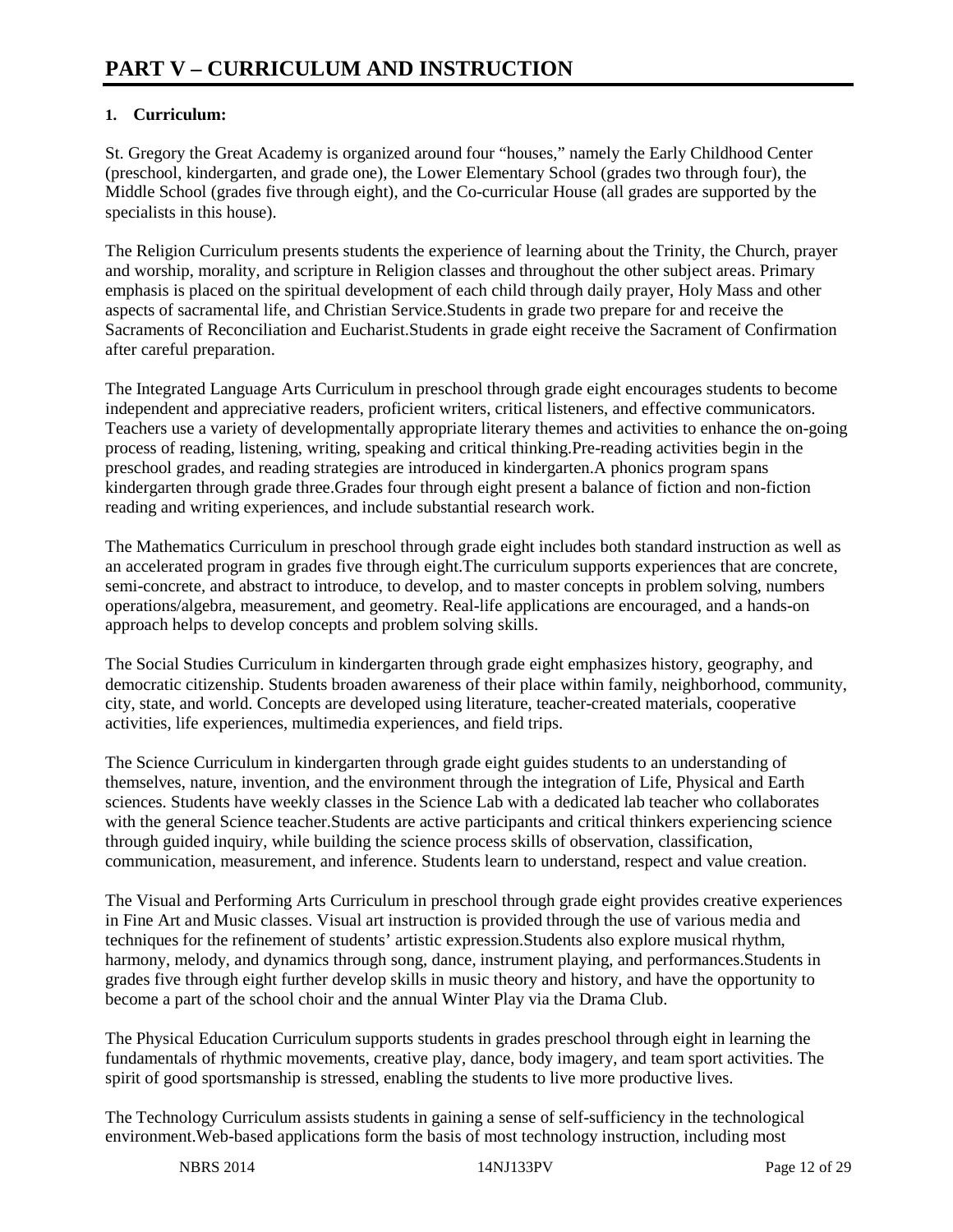frequently Google Apps.Students also gain an understanding of Microsoft products, including Windows 7 and the Office Suite.

Spanish is taught to students in preschool through grade seven, and the students are introduced to the language with a focus on listening and speaking skills, and language development.Beginning in grade six, students embark on a three year course of study in Latin.For grades six and seven, students have one weekly class in both Spanish and Latin.In grade eight, there are two weekly classes in Latin to immerse the students in this root language of most high school foreign language offerings and to help prepare students for high school placement exams.St. Gregory the Great Academy is in compliance with the program's foreign language requirements.

# **2. Reading/English:**

At St. Gregory the Great Academy, the Reading Curriculum is woven into Integrated Language Arts (ILA).The ILA program also includes literature, spelling, phonics, and vocabulary.The Academy selected this ILA program because this design allows the teachers to use the strongest aspects of each approach to foster high quality instruction while addressing the individual needs of each student and class.ILA Curriculum and instruction in preschool through grade eight encourages students to become independent and appreciative readers, proficient writers, critical listeners, and effective communicators.Students in kindergarten through grade four are scheduled for 450 minutes per week of dedicated ILA class, while students in grades five through eight are scheduled for 315 minutes per week of dedicated ILA class.Students are assessed in ILA regularly and on the formal report card.The language arts permeate all curricular areas.Reading, writing, listening, and speaking are important components of Mathematics, Science, Social Studies, and the Co-curricular areas.ILA is introduced in the preschool grades using "letters of the week" and story time.In kindergarten, students learn how to form letters properly, the sounds that letters make, and an extensive list of sight words.In grades one through three, students continue to learn how to read and practice writing frequently. In grades four through eight, reading and writing become more complex and age-appropriate, while listening and speaking rise in frequency to the level of reading and writing.

Instructional methods include whole-class instruction, cooperative activities, and independent work.The five step writing process is introduced in kindergarten, and runs through ILA classes through grade eight.Students in preschool through grade two engage in reading and writing centers on a regular basis, often times with the assistance of the teacher or iPads.Students in grades four through eight sometimes use literature circles.For high achieving students in ILA, teachers use differentiated instructional methods in the classroom to challenge students even further.For students who are achieving below grade level in ILA in kindergarten through grade four, the Academy provides a replacement ILA program in the Resource Room.There are two dedicated Academy teachers who staff the Resource Room, and who use a modified Wilson approach to help these students achieve success.For all students, Terra Nova Assessment results are used yearly to measure strengths and weaknesses of the ILA program, and adjustments and adaptations are made where appropriate.

# **3. Mathematics:**

At St. Gregory the Great Academy, the Mathematics Curriculum begins with development of basic numerical awareness in preschool and extends to courses centered on Pre-algebra and Algebra in grade eight.The Academy has adopted the McGraw-Hill Math Connects program in all grade levels, which serves as a major resource for the teachers.The diocesan curriculum drives planning and instruction and the Math Connects program is a resource to this end.Mathematics is taught using a spiral approach; thus students are exposed to various concepts in Mathematics each year, as appropriate.The spiral approach incorporates instruction in arithmetic, measurement, fractions, decimals, algebra, money, and patterns.The common thread through the spiral approach each year is an emphasis on logical critical thinking skills and real-world applications.Mathematic content is not taught in isolation, and teachers are expected to be able to readily provide students with real-life applications of course content.Supports to instruction include calculator skills, manipulatives, and appropriate iPad/Chromebook applications.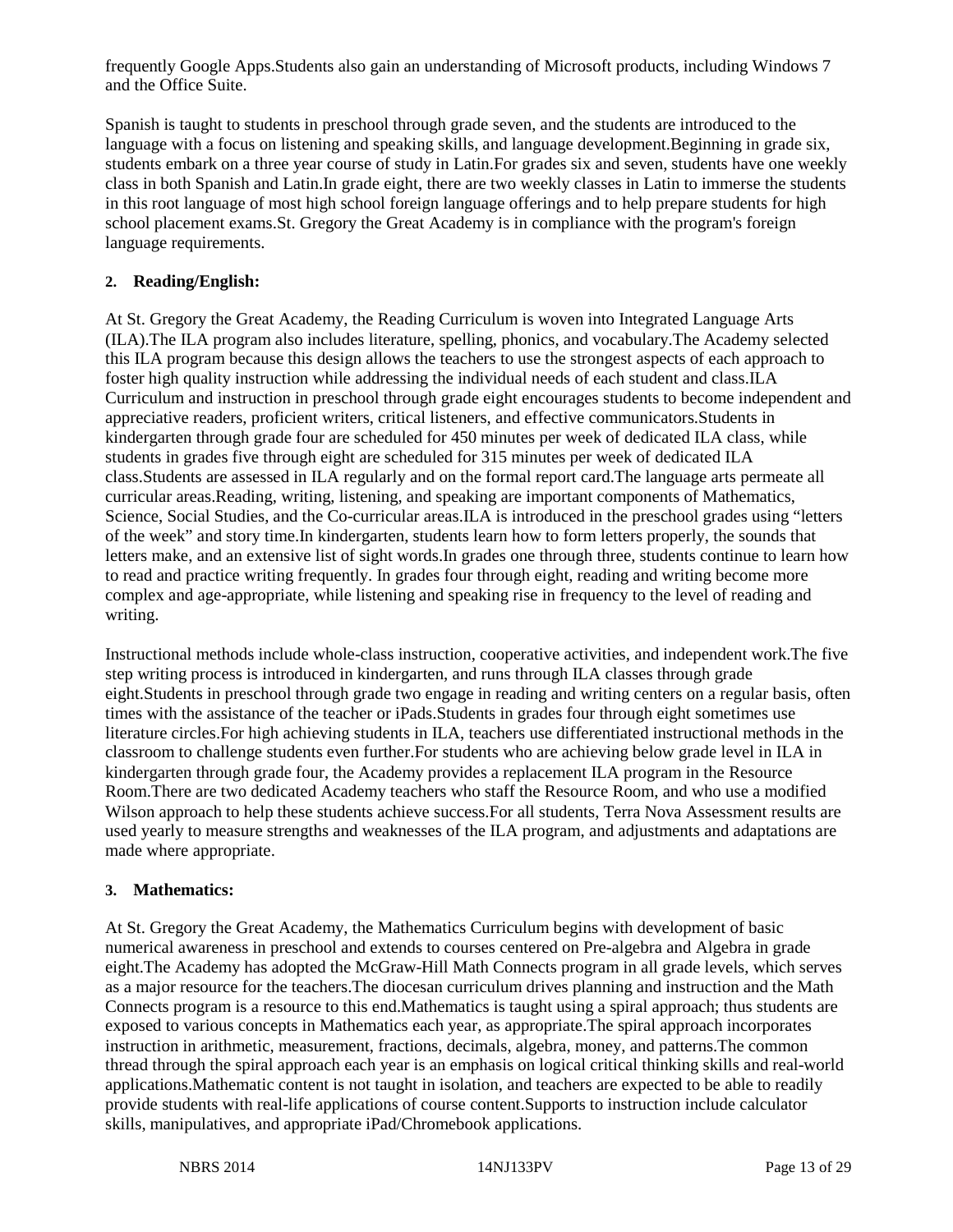Students in preschool through grade four are taught in heterogeneous Mathematics classes.Teachers differentiate instruction based on the needs of students in each class.These needs are identified using Terra Nova Assessment data and classroom assessment outcomes.Beginning in grade five, students can qualify for the Accelerated Mathematics Program.This program consists of dedicated courses, namely Accelerated Mathematics in grades five and six, Pre-algebra in grade seven, and Algebra I in grade eight.Students who complete Algebra I at the Academy frequently test into Algebra II or Geometry for their freshman year of high school.Qualification is earned by achieving above the cutoff score on the placement rubric.This rubric takes several components of a student's academic profile into account, namely Terra Nova Assessment score, report card marks, and placement test score.The Accelerated Mathematics Program is available through grade eight; however, students must requalify for this placement each year.Additionally, students who did not qualify for the program in grade five can qualify in grades six, seven, or eight. Thus, students are not "tracked" into the Accelerated Math Program; placements are adjusted as appropriate.

Students who demonstrate a weakness in Mathematics are provided additional assistance via classroom aides in grades kindergarten through four, and are placed in classes with a small number of students (usually under fifteen) in grades five through eight.Thus, these students are provided with more individual attention in order to address weaknesses in Mathematics.

### **4. Additional Curriculum Area:**

St. Gregory the Great Academy possesses an extensive Science program, which is known throughout the county.The goal of Science instruction is for students to gain an understanding of themselves, nature, invention, and the environment through the integration of Life, Physical and Earth sciences. Students are active participants and critical thinkers experiencing science through guided inquiry, while building the science process skills of observation, classification, communication, measurement, and inference.In grades preschool through two, Science is presented via integration into Integrated Language Arts and Mathematics as well as weekly 40 minute classes in the Academy's Science Lab (with the exception of preschool).Beginning in grade three, Science becomes a dedicated course and is assessed both in class, on the Terra Nova Assessment, and on the formal report card.Students in grades three and four also have weekly classes in the Science Lab; class for grade three is 45 minutes and class for grade four is 60 minutes.Grades five through eight have an intensive 90 minute Science Lab class per week, in addition to their regularly scheduled 45 minute Science class in the regular classroom.Science teachers in grades five through eight, as well as the Science Lab teacher, all possess degrees in a field of Science.The Science Lab teacher is responsible for collaborating with the regular classroom Science Teachers in order to plan and conduct each week's hands-on lab experience in the fully equipped Science Lab.The Science Lab teacher is also assisted by a full-time lab assistant.On the days that the students in grades five through eight are not in Science Lab, classroom lab experiences occur regularly.

Two measures of success are used to gauge the effectiveness of the Science program.First, all students in grades three through eight take the Science portion of the Terra Nova Assessment.Data from this assessment are used by the Science teachers to gauge strengths and weaknesses of the program.Second, all students in grades five through eight plan and complete a Science project, and many students are able to submit their projects to the Mercer County Science and Engineering Fair held at Rider University.St. Gregory the Great Academy consistently earns the distinction of having the most winning entries of any school in the junior division of this event.

St. Gregory the Great Academy also takes great pride in its preschool program.The Academy has classes for both three year old and four year old preschoolers, offering both half day and full day sessions.The core curricular areas in the preschool classes are Religion, Integrated Language Arts (letter recognition and story time), Mathematics (number sense and counting), and Constructive Play.These core curricular areas are supplemented with weekly Co-curricular classes in Art, Music, Physical Education, and Spanish which are taught by the same specialists that teach these curricular areas in grades kindergarten through eight.As members of the Early Childhood House, the preschool teachers work intensively with kindergarten and grade one teachers to provide a seamless continuum of learning in the various curricular areas.This extends to grades two and three in the form of inter-house consultations, Professional Learning Communities, and subject area discussions.When kindergarten classes are formed each year, they contain a mixture of students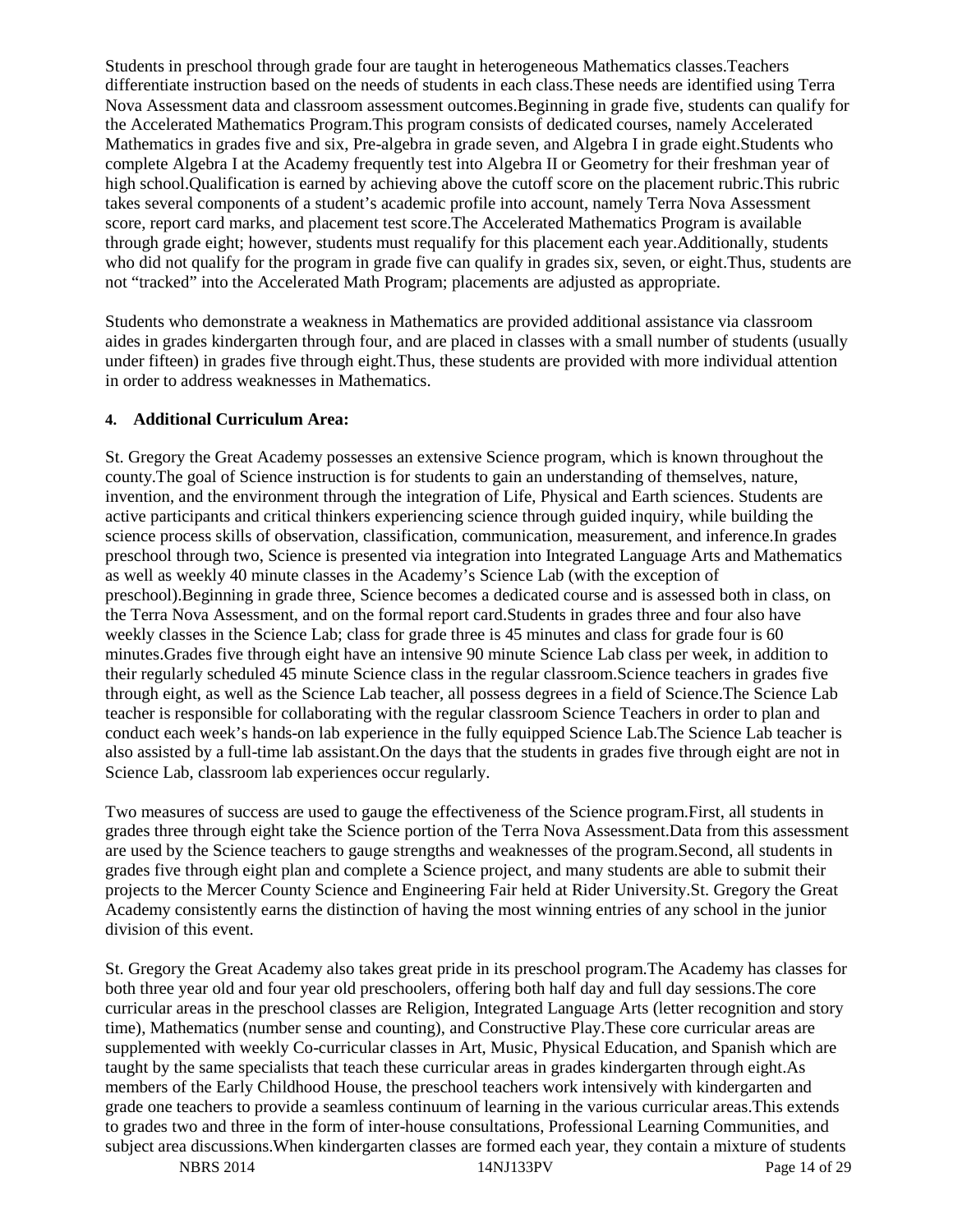from the Academy's preschool grades and from outside preschools.All students are administered the Brigance Kindergarten Readiness Assessment to establish a baseline to assist the kindergarten teachers with instructional planning.Students who are moving from the Academy's preschool classes to kindergarten generally score in the top half of the range of scores on the Brigance assessment.Students moving from the Academy preschool class to its kindergarten are familiar with letters and numbers.Additionally, these students have had the opportunity to engage in Co-curricular classes in Art, Music, Physical Education, and Spanish, thus providing them with a foundation for these courses in kindergarten which will be taught by the same specialists.Finally, preschool students at the Academy are part of the larger student body while they are in kindergarten, which helps them to become familiar with and invested in the various practices of the Academy.

# **5. Instructional Methods:**

The curriculum and instructional program at St. Gregory the Great Academy is extensive, and incorporates both core academic disciplines and Co-curricular subject areas.Students have a range of abilities at the Academy, ranging from those students who require intensive support to those students who consistently achieve above grade level.Differentiated instruction is a necessary skill for all teachers at the Academy, as a visit to any classroom in the Academy will reveal.These techniques range from center/group work matched to student skill levels to teachers working with small groups of students to remediate a particular skill while other students are working on advanced activities.

Further differentiation is achieved for students whose specific needs are identified via a Child Study Team evaluation and classification.These students who qualify for intensive assistance are provided with full replacement Integrated Language Arts instruction in the Resource Room, which is staffed by two Academy teachers.The Resource Room provides instruction using the Wilson approach for students in grades kindergarten through four; student in grades five through eight are assisted by dedicated in-class support teachers provided through federal IDEIA funds.There are also currently two students at the Academy whose needs are even more intense due to their specific diagnosis; these two students are assisted by a shared instructional aide assigned to them using federal IDEIA funds.For students whose needs are at the other end of the spectrum, and whose Mathematics skills require further differentiation aside from what can be accomplished in the regular classroom, the Accelerated Mathematics Program is provided for students who qualify in grades five through eight.

Technology is integrated into instruction at the Academy.Each classroom, in grades one and above, is equipped with an interactive StarBoard and a ceiling mounted projector.This equipment is used daily in every class to support teaching using internet resources.Kindergarten through grade three have clusters of iPads in the classrooms to provide access to educational apps; these are often used during center time.Grades four and above have accounts on the Academy's Google Drive domain which enables the students to utilize Google Apps for instructional purposes.Grade eight has Google Chromebooks on a one-to-one basis which students take to and from school; this has enabled a move to electronic submission of assignments and an online textbook in Social Studies.There are plans to expand the one-to-one Chromebook program to grades four through seven.

#### **6. Professional Development:**

St. Gregory the Great Academy fully subscribes to Michael Fullan's assertion that the key to educational improvement is building capacity in the professional staff.Furthermore, St. Gregory the Great Academy aspires to be not simply a "school" but instead a "learning community."As such, a strong professional development program is an absolute necessity.All teachers regularly attend professional development workshops provided by both the school and the diocese.Additionally, graduate studies are encouraged and supported for the teachers and administrators.

The Principal and Assistant Principal choose a yearly focus for school-based professional development based on needs perceived in the preceding school year.For example, the current foci this school year are the Responsive Classroom approach and the integration of Google Apps in instruction.Once these areas of concentration were established, the Principal procured outside consultants to work with the teachers in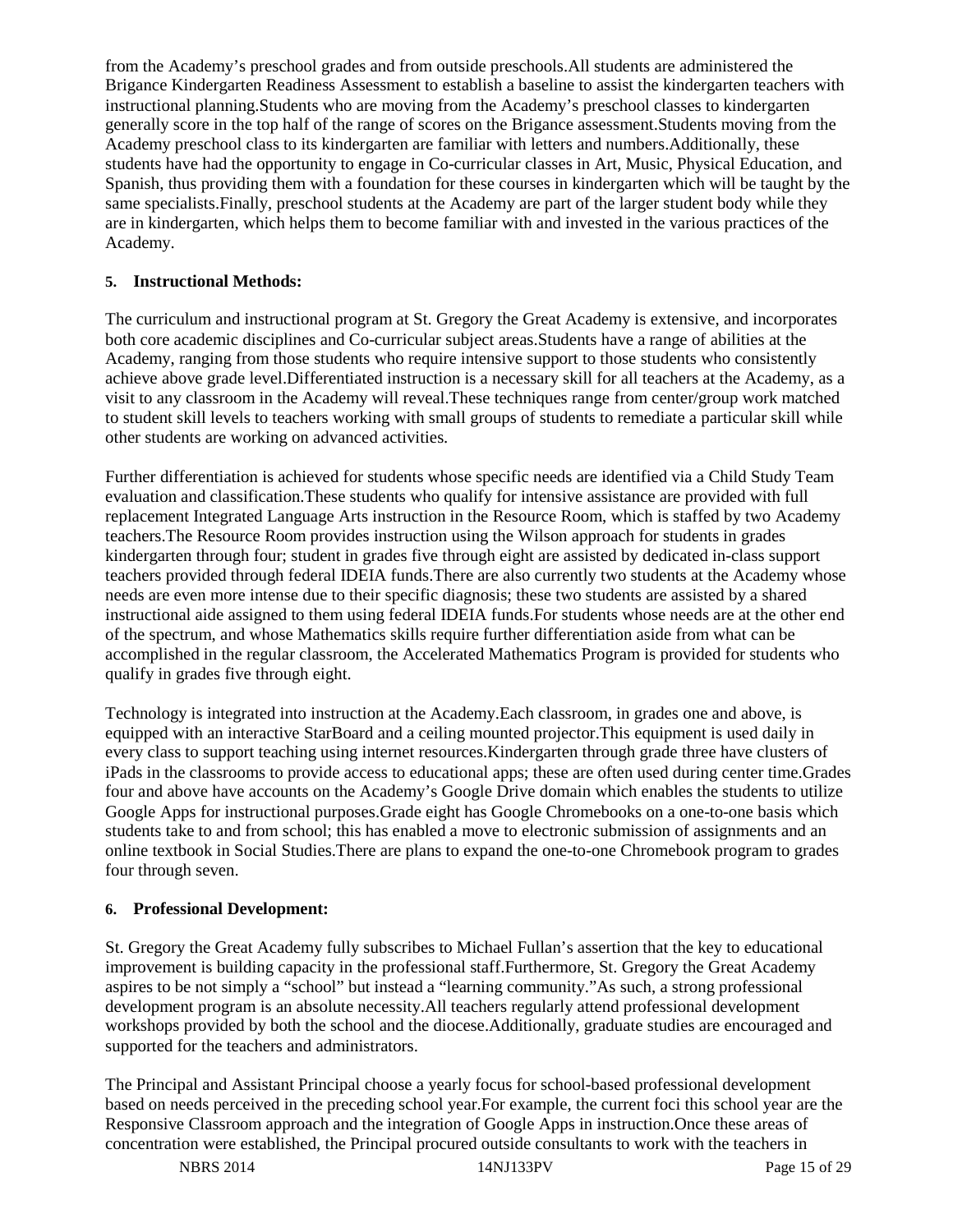developing the necessary skills to implement these two aspects into instruction with the goal of improving student learning.In addition to school-based professional development, teachers and administrators participate in diocesan workshops as scheduled.For the purpose of illustration, during this current school year all teachers were trained in adapting the Common Core State Standards to the diocesan curricula during a diocesan workshop.After this training, teachers developed an awareness of Webb's Depth of Knowledge, and began to develop lesson plans and assessments that gave attention to moving past Level One Depth of Knowledge instruction.

In addition to these workshop-based professional development opportunities, all teachers at the Academy are members of Professional Learning Communities (PLCs).There are currently five active PLCs at the Academy.The PLCs meet at least monthly, and formal minutes and action items are recorded.The PLCs engage in professional discourse and research focused on student learning.An example of an initiative that had its genesis in PLCs at the Academy is implementation of the Responsive Classroom approach, which was originally proposed to the Principal at a PLC meeting after that particular PLC had gathered supporting research and data.

Teachers are also encouraged to engage in graduate studies in education, and the Academy supports this endeavor by making graduate education stipends available to the teachers each semester.Several teachers are currently enrolled in graduate courses as a result of this program.All told, the Academy budgets in excess of \$30,000.00 each year to fund all of these professional development opportunities, including the graduate education stipends.

# **7. School Leadership**

St. Gregory the Great Academy is the largest ministry of the Church of St. Gregory the Great, which is located in the Diocese of Trenton.The Pastor of the Church of St. Gregory the Great is the canonical leader of the parish, and thus of all ministries including the Academy.The Pastor delegates the operating authority of the Academy to the Principal, who in turn is the instructional leader (Principal Teacher) of the Academy.The Principal works collaboratively with the Academy Administrative Team in order to carry out the programs and policies that serve the students.Members of the Administrative Team include:the Principal, the Assistant Principal, the Academy Student Assistance Counselor, the Academy Nurse, and the Academy Administrative Assistants (2).The Administrative Team meets regularly, and formal minutes are recorded.During an Administrative Team meeting, the Principal solicits feedback in a round-table fashion from each member of the team regarding major developments, decisions, and problems.The second part of each meeting has each member of the team report on their areas of responsibility.

Leadership is also exercised by the Academy School Board, which is composed of members of the parish who may or may not have students currently enrolled in the Academy.The School Board assists the Pastor and the Principal with long-term planning and visioning, provides consultation on major financial matters including the annual operating budget and tuition rates, and works to build the Academy endowment.School Board members have set terms, and members are appointed by the Pastor after consultation with the Principal.

Teachers are also critical to the leadership of the Academy, and several teachers have roles in which leadership is nurtured.Each Professional Learning Community and each Grade Level House has a teacherleader who is chosen by the group.These leaders assign roles in the groups, and serves as a conduit of communication with the Administrative Team.

In addition to the professional leadership present in the Academy, parents and students are also in leadership roles via the PTA and Student Government.When appropriate, the Administrative Team solicits input from both the PTA and Student Government regarding major developments, decisions, and problems.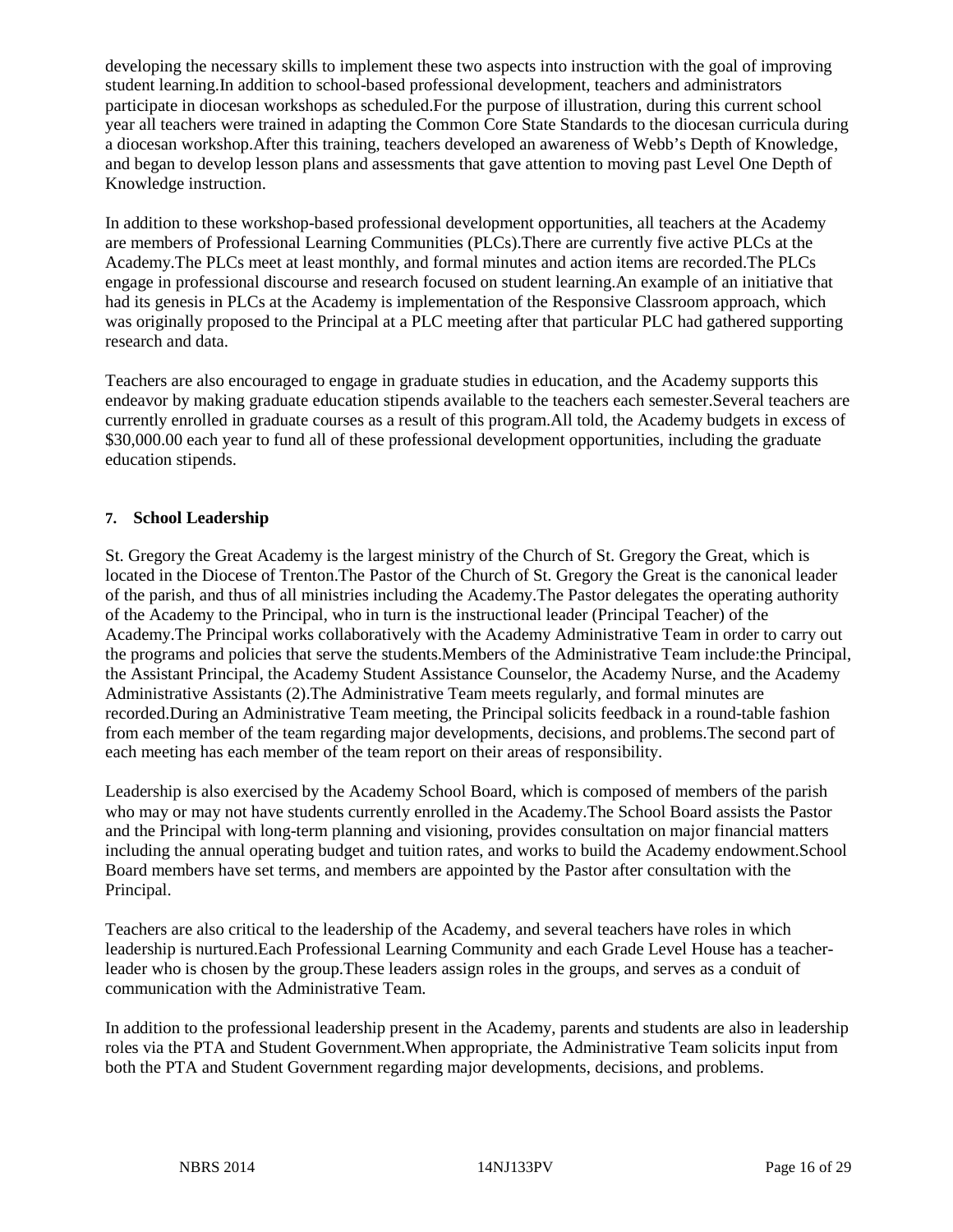# **PART VI - NON-PUBLIC SCHOOL INFORMATION**

*The purpose of this addendum is to obtain additional information from non-public schools as noted below.* 

1. Non-public school association(s): Catholic

Identify the religious or independent associations, if any, to which the school belongs. Select the primary association first.

- 2. Does the school have nonprofit, tax-exempt  $(501(c)(3))$  status? Yes  $\underline{X}$  No
- 3. What are the 2013-2014 tuition rates, by grade? (Do not include room, board, or fees.)

| Grade            | <b>Amount</b> |
|------------------|---------------|
| $\bf K$          | \$4250        |
| $\mathbf{1}$     | \$4250        |
| $\overline{2}$   | \$4250        |
| $\overline{3}$   | \$4250        |
| $\frac{4}{5}$    | \$4250        |
|                  | \$4250        |
| $\boldsymbol{6}$ | \$4250        |
| $\boldsymbol{7}$ | \$4250        |
| $\,$ 8 $\,$      | \$4250        |
| $\overline{9}$   | \$0           |
| 10               | \$0           |
| 11               | \$0           |
| 12               | \$0           |

#### **2013-2014 Tuition**

|            | 4. What is the educational cost per student?<br>(School budget divided by enrollment)                  |       |
|------------|--------------------------------------------------------------------------------------------------------|-------|
| 5.         | What is the average financial aid per student?                                                         | \$500 |
| 6.         | What percentage of the annual budget is devoted to<br>scholarship assistance and/or tuition reduction? | 3%    |
| $\gamma$ . | What percentage of the student body receives<br>scholarship assistance, including tuition reduction?   | 9%    |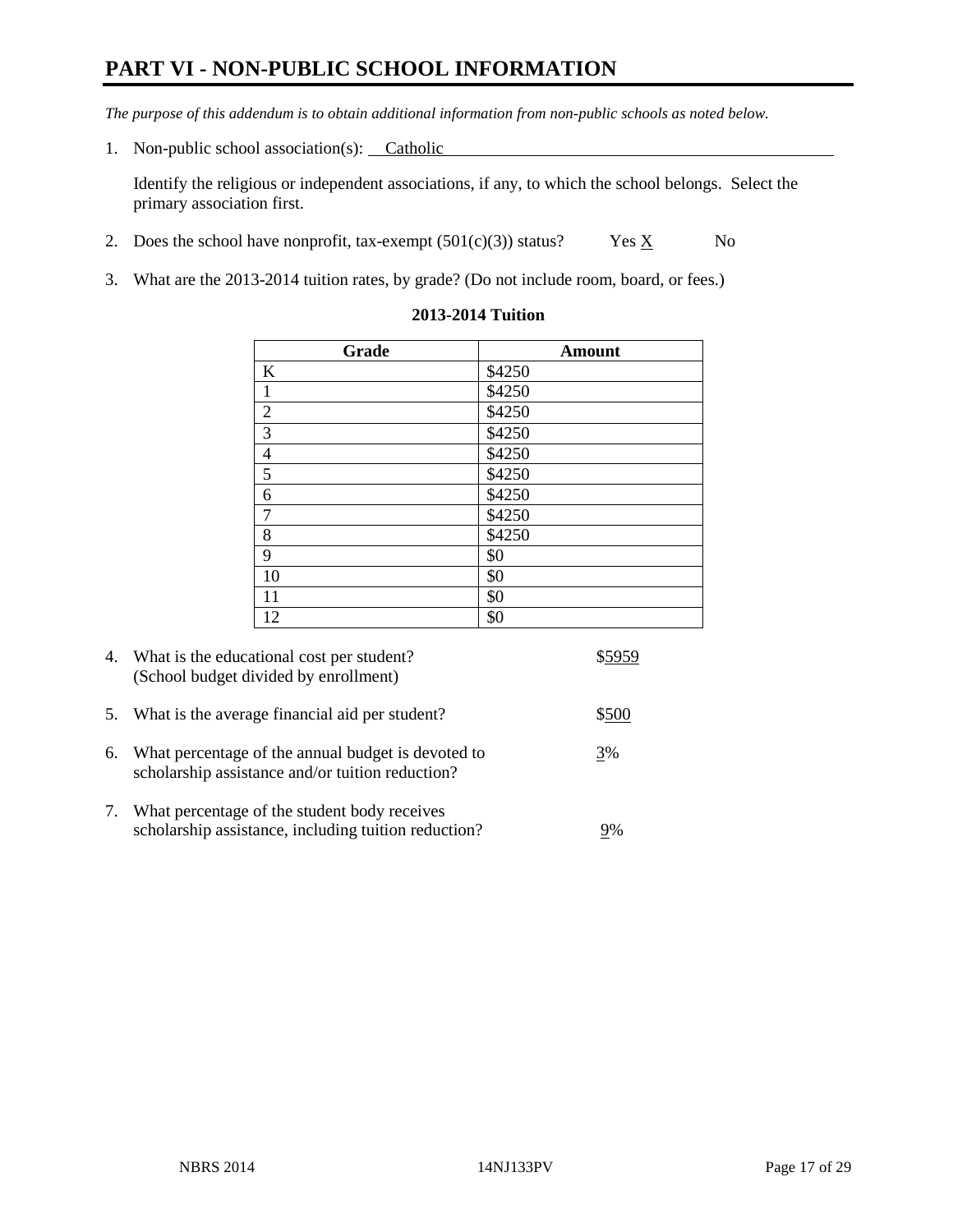| <b>Subject: Math</b>              | <b>Test:</b> Terra Nova                  |
|-----------------------------------|------------------------------------------|
| Grade: 3                          | <b>Edition/Publication Year: 2008</b>    |
| <b>Publisher: CTB/McGraw Hill</b> | Scores are reported here as: Percentiles |

| School Year                      | 2012-2013      | 2011-2012      | 2010-2011      | 2009-2010 | 2008-2009      |
|----------------------------------|----------------|----------------|----------------|-----------|----------------|
| Testing month                    | Mar            | Mar            | Mar            | Mar       | Mar            |
| <b>SCHOOL SCORES</b>             |                |                |                |           |                |
| Average Score                    | 75             | 77             | 67             | 70        | 82             |
| Number of students tested        | 49             | 41             | 39             | 45        | 45             |
| Percent of total students tested | 100            | 100            | 100            | 100       | 100            |
| Number of students               | $\Omega$       | $\Omega$       | $\theta$       | $\Omega$  | $\theta$       |
| alternatively assessed           |                |                |                |           |                |
| Percent of students              | $\overline{0}$ | $\overline{0}$ | $\overline{0}$ | $\theta$  | $\overline{0}$ |
| alternatively assessed           |                |                |                |           |                |
| <b>SUBGROUP SCORES</b>           |                |                |                |           |                |
| 1. Other 1                       |                |                |                |           |                |
| <b>Average Score</b>             |                |                |                |           |                |
| Number of students tested        |                |                |                |           |                |
| 2. Other 2                       |                |                |                |           |                |
| Average Score                    |                |                |                |           |                |
| Number of students tested        |                |                |                |           |                |
| 3. Other 3                       |                |                |                |           |                |
| <b>Average Score</b>             |                |                |                |           |                |
| Number of students tested        |                |                |                |           |                |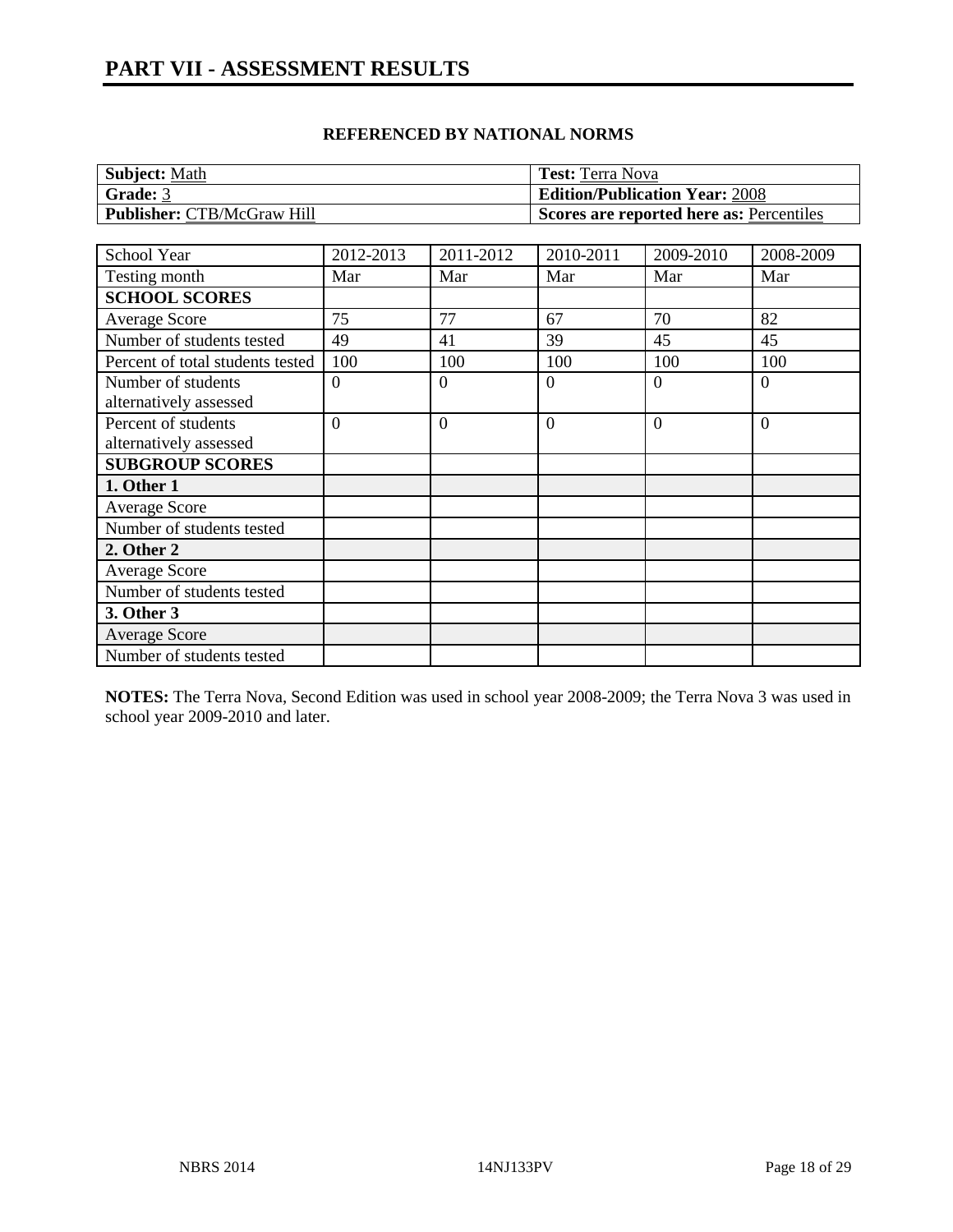| <b>Subject: Math</b>              | <b>Test:</b> Terra Nova                  |
|-----------------------------------|------------------------------------------|
| Grade: 4                          | <b>Edition/Publication Year: 2008</b>    |
| <b>Publisher: CTB/McGraw Hill</b> | Scores are reported here as: Percentiles |

| School Year                                   | 2012-2013      | 2011-2012      | 2010-2011      | 2009-2010 | 2008-2009 |
|-----------------------------------------------|----------------|----------------|----------------|-----------|-----------|
| Testing month                                 | Mar            | Mar            | Mar            | Mar       | Mar       |
| <b>SCHOOL SCORES</b>                          |                |                |                |           |           |
| <b>Average Score</b>                          | 74             | 65             | 61             | 69        | 83        |
| Number of students tested                     | 37             | 47             | 49             | 44        | 49        |
| Percent of total students tested              | 100            | 100            | 100            | 100       | 100       |
| Number of students<br>alternatively assessed  | $\Omega$       | $\Omega$       | $\overline{0}$ | 0         | $\Omega$  |
| Percent of students<br>alternatively assessed | $\overline{0}$ | $\overline{0}$ | $\overline{0}$ | $\Omega$  | $\theta$  |
| <b>SUBGROUP SCORES</b>                        |                |                |                |           |           |
| 1. Other 1                                    |                |                |                |           |           |
| <b>Average Score</b>                          |                |                |                |           |           |
| Number of students tested                     |                |                |                |           |           |
| 2. Other 2                                    |                |                |                |           |           |
| Average Score                                 |                |                |                |           |           |
| Number of students tested                     |                |                |                |           |           |
| 3. Other 3                                    |                |                |                |           |           |
| <b>Average Score</b>                          |                |                |                |           |           |
| Number of students tested                     |                |                |                |           |           |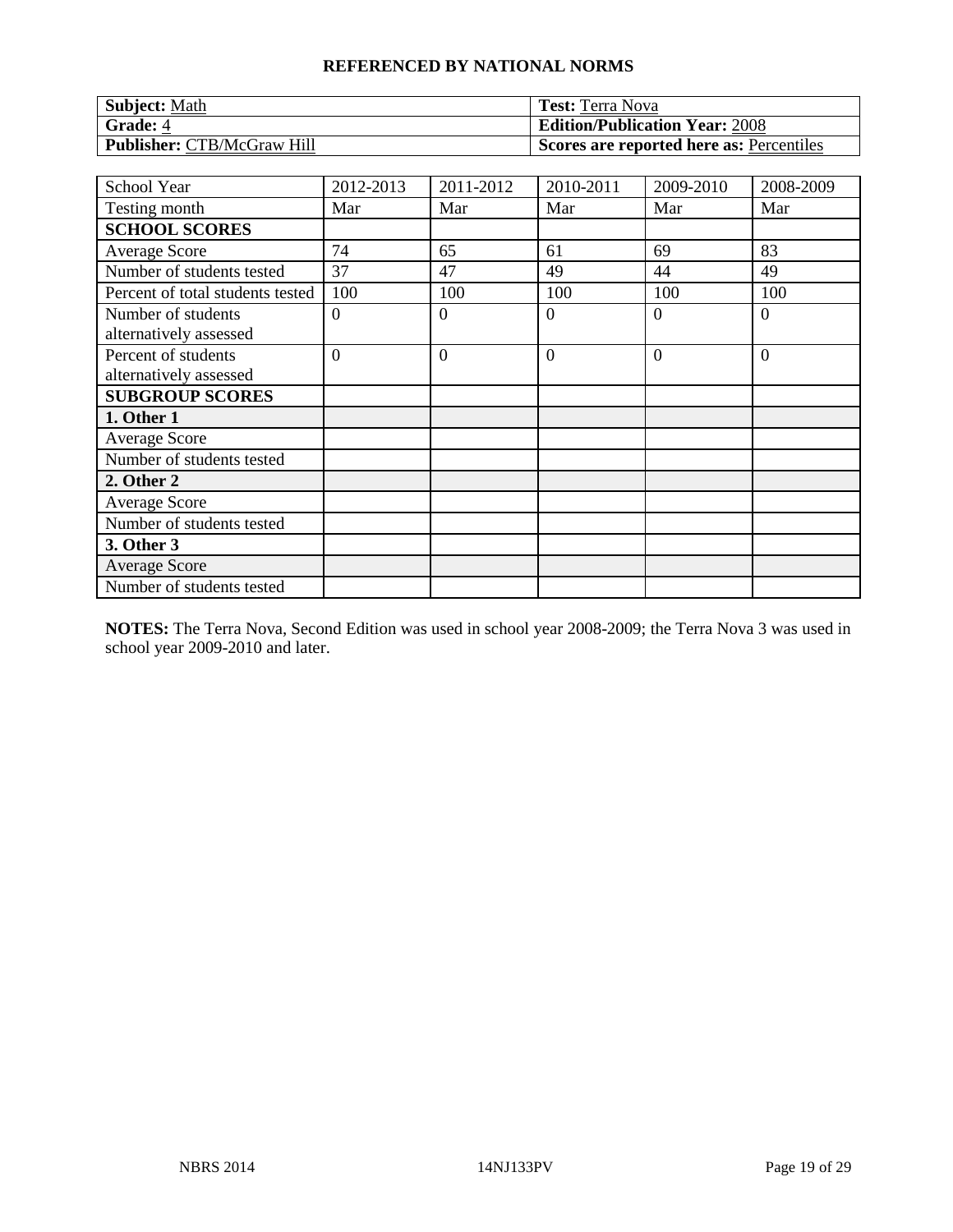| <b>Subject: Math</b>              | <b>Test:</b> Terra Nova                  |
|-----------------------------------|------------------------------------------|
| Grade: 5                          | <b>Edition/Publication Year: 2008</b>    |
| <b>Publisher: CTB/McGraw Hill</b> | Scores are reported here as: Percentiles |

| School Year                                   | 2012-2013      | 2011-2012      | 2010-2011      | 2009-2010 | 2008-2009      |
|-----------------------------------------------|----------------|----------------|----------------|-----------|----------------|
| Testing month                                 | Mar            | Mar            | Mar            | Mar       | Mar            |
| <b>SCHOOL SCORES</b>                          |                |                |                |           |                |
| <b>Average Score</b>                          | 76             | 69             | 73             | 81        | 86             |
| Number of students tested                     | 42             | 35             | 46             | 47        | 47             |
| Percent of total students tested              | 100            | 100            | 100            | 100       | 100            |
| Number of students<br>alternatively assessed  | $\theta$       | $\overline{0}$ | $\overline{0}$ | $\Omega$  | $\overline{0}$ |
| Percent of students<br>alternatively assessed | $\overline{0}$ | $\overline{0}$ | $\overline{0}$ | $\Omega$  | $\overline{0}$ |
| <b>SUBGROUP SCORES</b>                        |                |                |                |           |                |
| 1. Other 1                                    |                |                |                |           |                |
| <b>Average Score</b>                          |                |                |                |           |                |
| Number of students tested                     |                |                |                |           |                |
| 2. Other 2                                    |                |                |                |           |                |
| <b>Average Score</b>                          |                |                |                |           |                |
| Number of students tested                     |                |                |                |           |                |
| 3. Other 3                                    |                |                |                |           |                |
| <b>Average Score</b>                          |                |                |                |           |                |
| Number of students tested                     |                |                |                |           |                |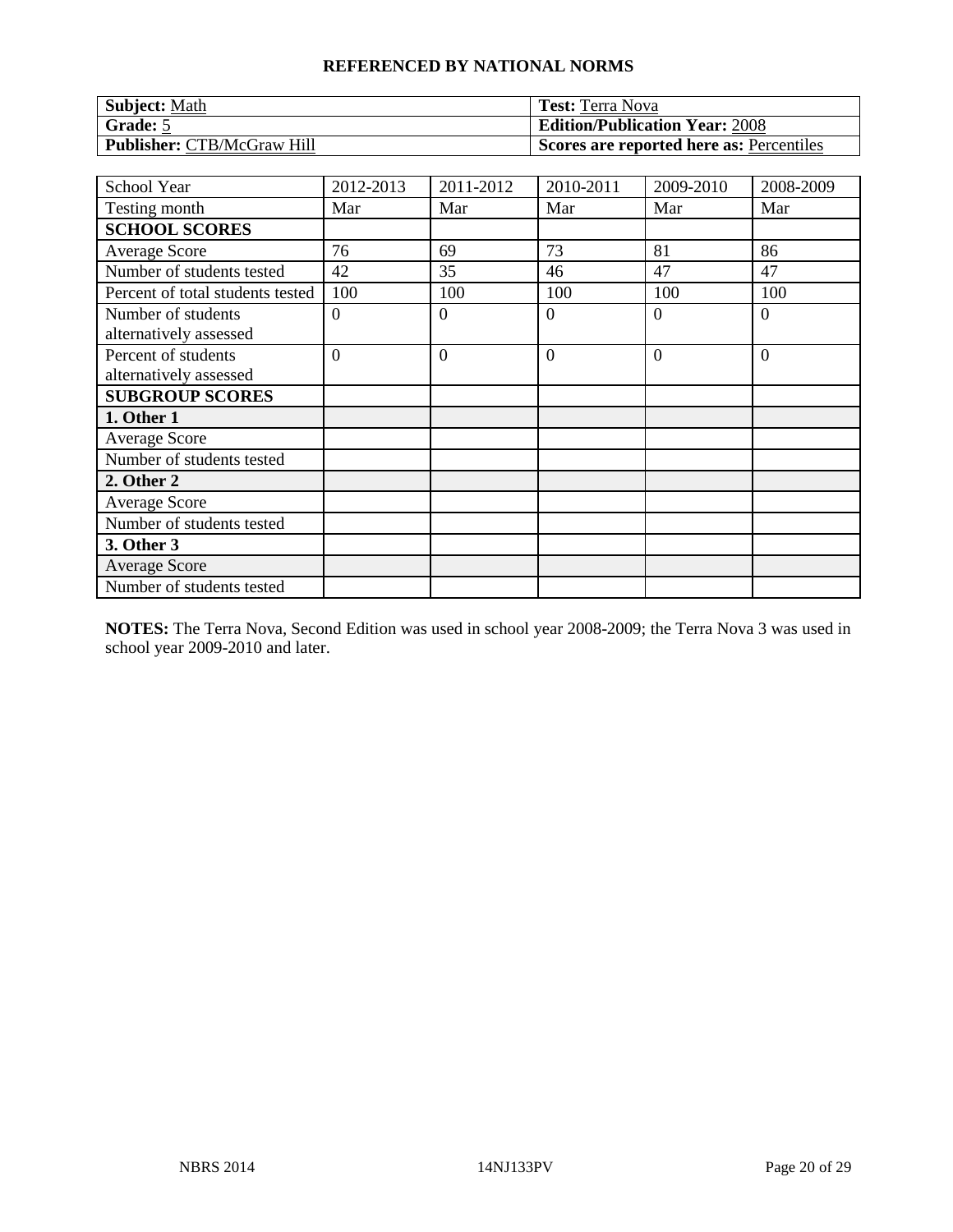| <b>Subject: Math</b>              | <b>Test:</b> Terra Nova                  |
|-----------------------------------|------------------------------------------|
| <b>Grade:</b> 6                   | <b>Edition/Publication Year: 2008</b>    |
| <b>Publisher: CTB/McGraw Hill</b> | Scores are reported here as: Percentiles |

| School Year                      | 2012-2013      | 2011-2012      | 2010-2011      | 2009-2010 | 2008-2009      |
|----------------------------------|----------------|----------------|----------------|-----------|----------------|
| Testing month                    | Mar            | Mar            | Mar            | Mar       | Mar            |
| <b>SCHOOL SCORES</b>             |                |                |                |           |                |
| <b>Average Score</b>             | 68             | 70             | 82             | 87        | 82             |
| Number of students tested        | 38             | 49             | 56             | 48        | 37             |
| Percent of total students tested | 100            | 100            | 100            | 100       | 100            |
| Number of students               | $\overline{0}$ | $\theta$       | $\theta$       | 0         | $\overline{0}$ |
| alternatively assessed           |                |                |                |           |                |
| Percent of students              | $\overline{0}$ | $\overline{0}$ | $\overline{0}$ | $\Omega$  | $\overline{0}$ |
| alternatively assessed           |                |                |                |           |                |
| <b>SUBGROUP SCORES</b>           |                |                |                |           |                |
| 1. Other 1                       |                |                |                |           |                |
| <b>Average Score</b>             |                |                |                |           |                |
| Number of students tested        |                |                |                |           |                |
| 2. Other 2                       |                |                |                |           |                |
| Average Score                    |                |                |                |           |                |
| Number of students tested        |                |                |                |           |                |
| 3. Other 3                       |                |                |                |           |                |
| <b>Average Score</b>             |                |                |                |           |                |
| Number of students tested        |                |                |                |           |                |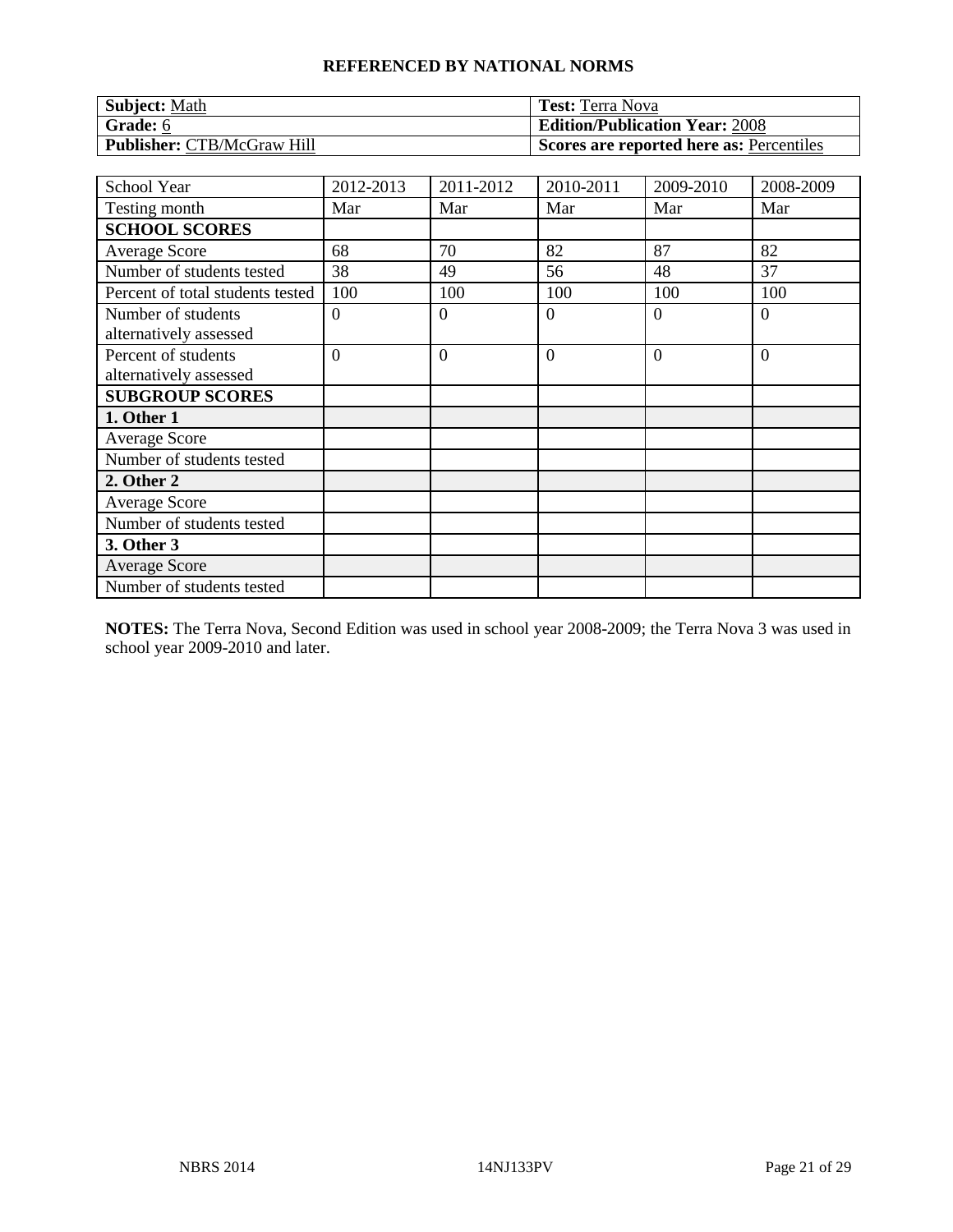| <b>Subject: Math</b>              | <b>Test:</b> Terra Nova                  |
|-----------------------------------|------------------------------------------|
| <b>Grade:</b> 7                   | <b>Edition/Publication Year: 2008</b>    |
| <b>Publisher: CTB/McGraw Hill</b> | Scores are reported here as: Percentiles |

| School Year                                   | 2012-2013      | 2011-2012      | 2010-2011      | 2009-2010 | 2008-2009 |
|-----------------------------------------------|----------------|----------------|----------------|-----------|-----------|
| Testing month                                 | Mar            | Mar            | Mar            | Mar       | Mar       |
| <b>SCHOOL SCORES</b>                          |                |                |                |           |           |
| <b>Average Score</b>                          | 74             | 87             | 90             | 83        | 86        |
| Number of students tested                     | 45             | 55             | 48             | 38        | 53        |
| Percent of total students tested              | 100            | 100            | 100            | 100       | 100       |
| Number of students<br>alternatively assessed  | $\Omega$       | $\Omega$       | $\overline{0}$ | $\Omega$  | $\Omega$  |
| Percent of students<br>alternatively assessed | $\overline{0}$ | $\overline{0}$ | $\overline{0}$ | $\Omega$  | $\theta$  |
| <b>SUBGROUP SCORES</b>                        |                |                |                |           |           |
| 1. Other 1                                    |                |                |                |           |           |
| <b>Average Score</b>                          |                |                |                |           |           |
| Number of students tested                     |                |                |                |           |           |
| 2. Other 2                                    |                |                |                |           |           |
| Average Score                                 |                |                |                |           |           |
| Number of students tested                     |                |                |                |           |           |
| 3. Other 3                                    |                |                |                |           |           |
| <b>Average Score</b>                          |                |                |                |           |           |
| Number of students tested                     |                |                |                |           |           |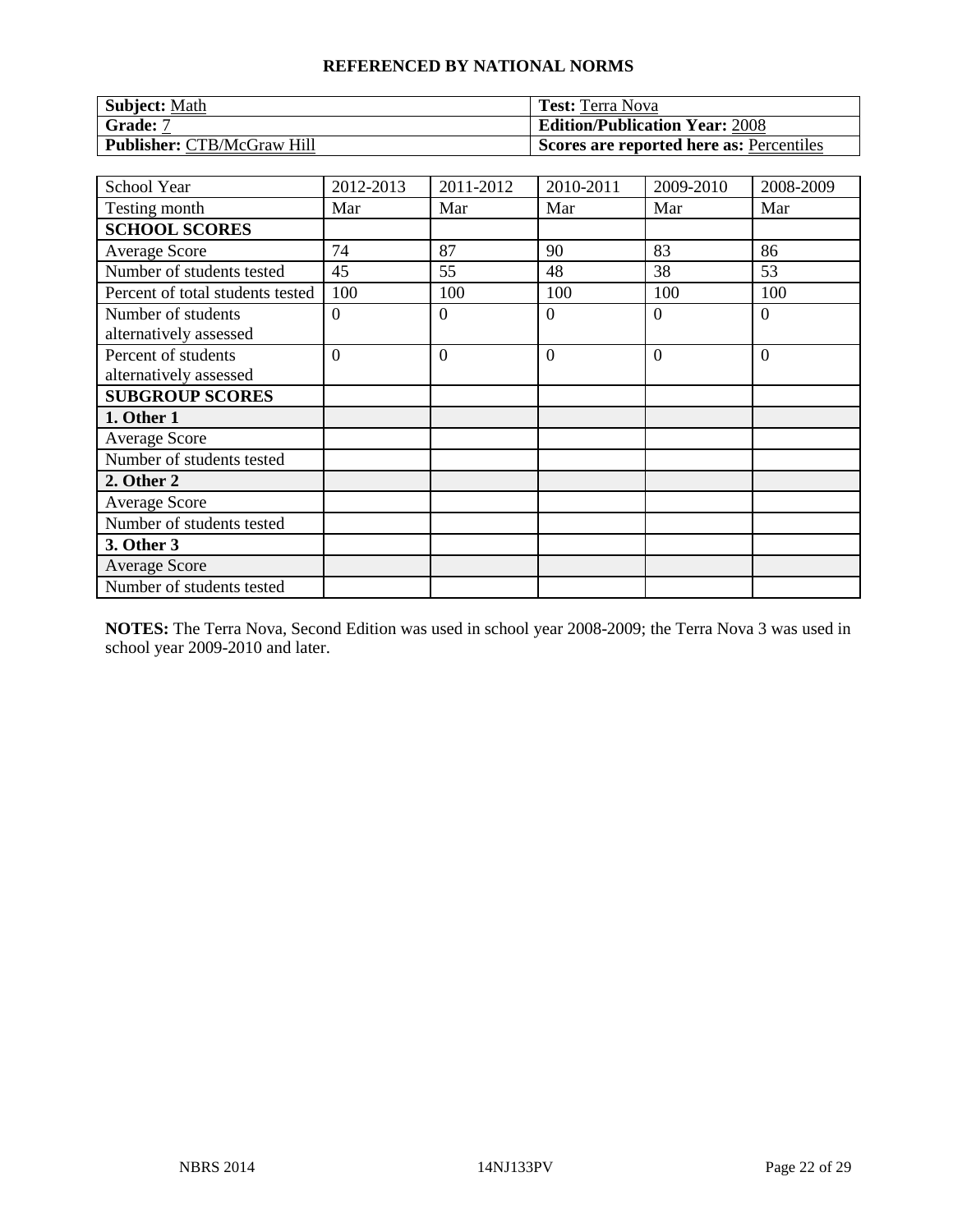| <b>Subject: Math</b>              | <b>Test:</b> Terra Nova                  |
|-----------------------------------|------------------------------------------|
| $\mathsf{Grade:}\ 8$              | <b>Edition/Publication Year: 2008</b>    |
| <b>Publisher: CTB/McGraw Hill</b> | Scores are reported here as: Percentiles |

| School Year                                   | 2012-2013      | 2011-2012      | 2010-2011      | 2009-2010 | 2008-2009      |
|-----------------------------------------------|----------------|----------------|----------------|-----------|----------------|
| Testing month                                 | Mar            | Mar            | Mar            | Mar       | Mar            |
| <b>SCHOOL SCORES</b>                          |                |                |                |           |                |
| <b>Average Score</b>                          | 88             | 90             | 87             | 90        | 89             |
| Number of students tested                     | 56             | 47             | 38             | 50        | 38             |
| Percent of total students tested              | 100            | 100            | 100            | 100       | 100            |
| Number of students<br>alternatively assessed  | $\theta$       | $\overline{0}$ | $\overline{0}$ | $\Omega$  | $\overline{0}$ |
| Percent of students<br>alternatively assessed | $\overline{0}$ | $\overline{0}$ | $\overline{0}$ | $\Omega$  | $\overline{0}$ |
| <b>SUBGROUP SCORES</b>                        |                |                |                |           |                |
| 1. Other 1                                    |                |                |                |           |                |
| <b>Average Score</b>                          |                |                |                |           |                |
| Number of students tested                     |                |                |                |           |                |
| 2. Other 2                                    |                |                |                |           |                |
| <b>Average Score</b>                          |                |                |                |           |                |
| Number of students tested                     |                |                |                |           |                |
| 3. Other 3                                    |                |                |                |           |                |
| <b>Average Score</b>                          |                |                |                |           |                |
| Number of students tested                     |                |                |                |           |                |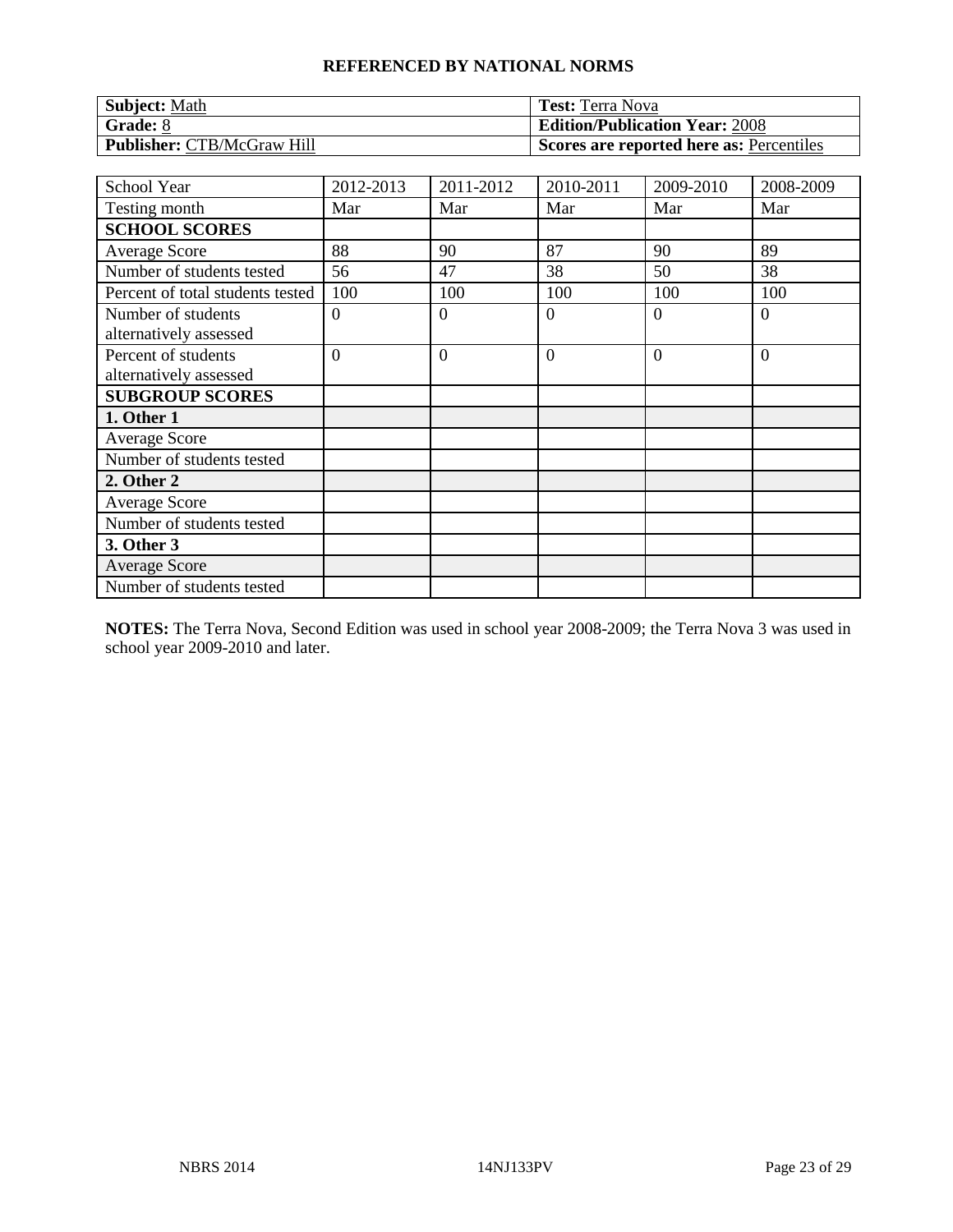| <b>Subject:</b> Reading/ELA       | <b>Test:</b> Terra Nova                  |
|-----------------------------------|------------------------------------------|
| Grade: 3                          | <b>Edition/Publication Year: 2008</b>    |
| <b>Publisher: CTB/McGraw Hill</b> | Scores are reported here as: Percentiles |

| School Year                                   | 2012-2013      | 2011-2012      | 2010-2011      | 2009-2010 | 2008-2009      |
|-----------------------------------------------|----------------|----------------|----------------|-----------|----------------|
| Testing month                                 | Mar            | Mar            | Mar            | Mar       | Mar            |
| <b>SCHOOL SCORES</b>                          |                |                |                |           |                |
| Average Score                                 | 73             | 85             | 68             | 75        | 71             |
| Number of students tested                     | 49             | 41             | 39             | 45        | 45             |
| Percent of total students tested              | 100            | 100            | 100            | 100       | 100            |
| Number of students<br>alternatively assessed  | $\Omega$       | $\Omega$       | $\overline{0}$ | 0         | $\Omega$       |
| Percent of students<br>alternatively assessed | $\overline{0}$ | $\overline{0}$ | $\overline{0}$ | $\Omega$  | $\overline{0}$ |
| <b>SUBGROUP SCORES</b>                        |                |                |                |           |                |
| 1. Other 1                                    |                |                |                |           |                |
| <b>Average Score</b>                          |                |                |                |           |                |
| Number of students tested                     |                |                |                |           |                |
| 2. Other 2                                    |                |                |                |           |                |
| Average Score                                 |                |                |                |           |                |
| Number of students tested                     |                |                |                |           |                |
| 3. Other 3                                    |                |                |                |           |                |
| <b>Average Score</b>                          |                |                |                |           |                |
| Number of students tested                     |                |                |                |           |                |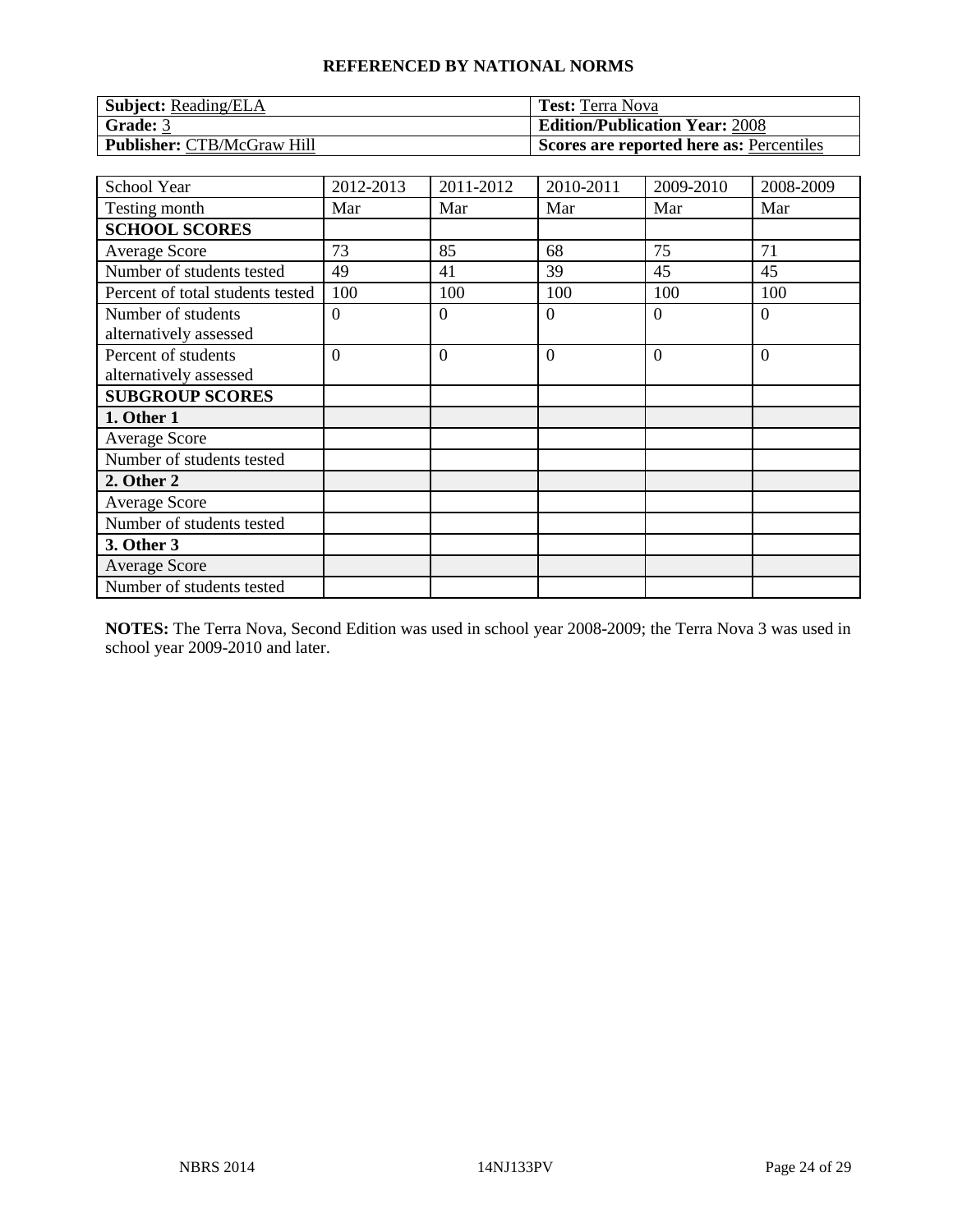| <b>Subject:</b> Reading/ELA       | <b>Test:</b> Terra Nova                  |
|-----------------------------------|------------------------------------------|
| <b>Grade: 4</b>                   | <b>Edition/Publication Year: 2008</b>    |
| <b>Publisher: CTB/McGraw Hill</b> | Scores are reported here as: Percentiles |

| School Year                                   | 2012-2013      | 2011-2012      | 2010-2011      | 2009-2010 | 2008-2009      |
|-----------------------------------------------|----------------|----------------|----------------|-----------|----------------|
| Testing month                                 | Mar            | Mar            | Mar            | Mar       | Mar            |
| <b>SCHOOL SCORES</b>                          |                |                |                |           |                |
| <b>Average Score</b>                          | 84             | 79             | 70             | 72        | 76             |
| Number of students tested                     | 37             | 47             | 49             | 44        | 49             |
| Percent of total students tested              | 100            | 100            | 100            | 100       | 100            |
| Number of students<br>alternatively assessed  | $\Omega$       | $\overline{0}$ | $\overline{0}$ | $\Omega$  | $\overline{0}$ |
| Percent of students<br>alternatively assessed | $\overline{0}$ | $\overline{0}$ | $\overline{0}$ | $\Omega$  | $\overline{0}$ |
| <b>SUBGROUP SCORES</b>                        |                |                |                |           |                |
| 1. Other 1                                    |                |                |                |           |                |
| <b>Average Score</b>                          |                |                |                |           |                |
| Number of students tested                     |                |                |                |           |                |
| 2. Other 2                                    |                |                |                |           |                |
| <b>Average Score</b>                          |                |                |                |           |                |
| Number of students tested                     |                |                |                |           |                |
| 3. Other 3                                    |                |                |                |           |                |
| <b>Average Score</b>                          |                |                |                |           |                |
| Number of students tested                     |                |                |                |           |                |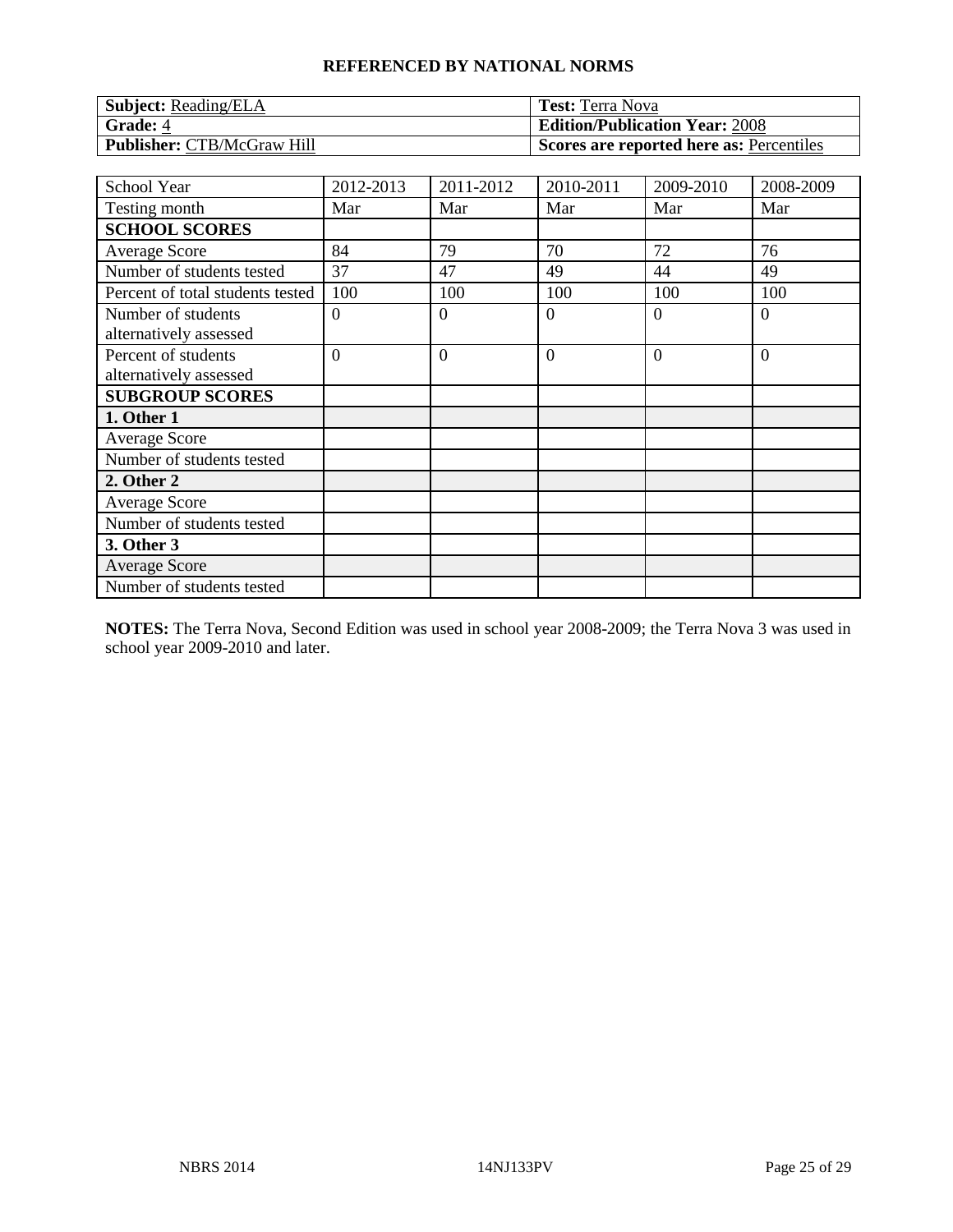| <b>Subject:</b> Reading/ELA       | <b>Test:</b> Terra Nova                  |
|-----------------------------------|------------------------------------------|
| $\mid$ Grade: 5                   | <b>Edition/Publication Year: 2008</b>    |
| <b>Publisher: CTB/McGraw Hill</b> | Scores are reported here as: Percentiles |

| School Year                                   | 2012-2013      | 2011-2012      | 2010-2011      | 2009-2010 | 2008-2009      |
|-----------------------------------------------|----------------|----------------|----------------|-----------|----------------|
| Testing month                                 | Mar            | Mar            | Mar            | Mar       | Mar            |
| <b>SCHOOL SCORES</b>                          |                |                |                |           |                |
| <b>Average Score</b>                          | 76             | 77             | 78             | 79        | 89             |
| Number of students tested                     | 42             | 35             | 46             | 47        | 47             |
| Percent of total students tested              | 100            | 100            | 100            | 100       | 100            |
| Number of students<br>alternatively assessed  | $\Omega$       | $\Omega$       | $\overline{0}$ | $\Omega$  | $\overline{0}$ |
| Percent of students<br>alternatively assessed | $\overline{0}$ | $\overline{0}$ | $\overline{0}$ | $\Omega$  | $\overline{0}$ |
| <b>SUBGROUP SCORES</b>                        |                |                |                |           |                |
| 1. Other 1                                    |                |                |                |           |                |
| <b>Average Score</b>                          |                |                |                |           |                |
| Number of students tested                     |                |                |                |           |                |
| 2. Other 2                                    |                |                |                |           |                |
| <b>Average Score</b>                          |                |                |                |           |                |
| Number of students tested                     |                |                |                |           |                |
| 3. Other 3                                    |                |                |                |           |                |
| <b>Average Score</b>                          |                |                |                |           |                |
| Number of students tested                     |                |                |                |           |                |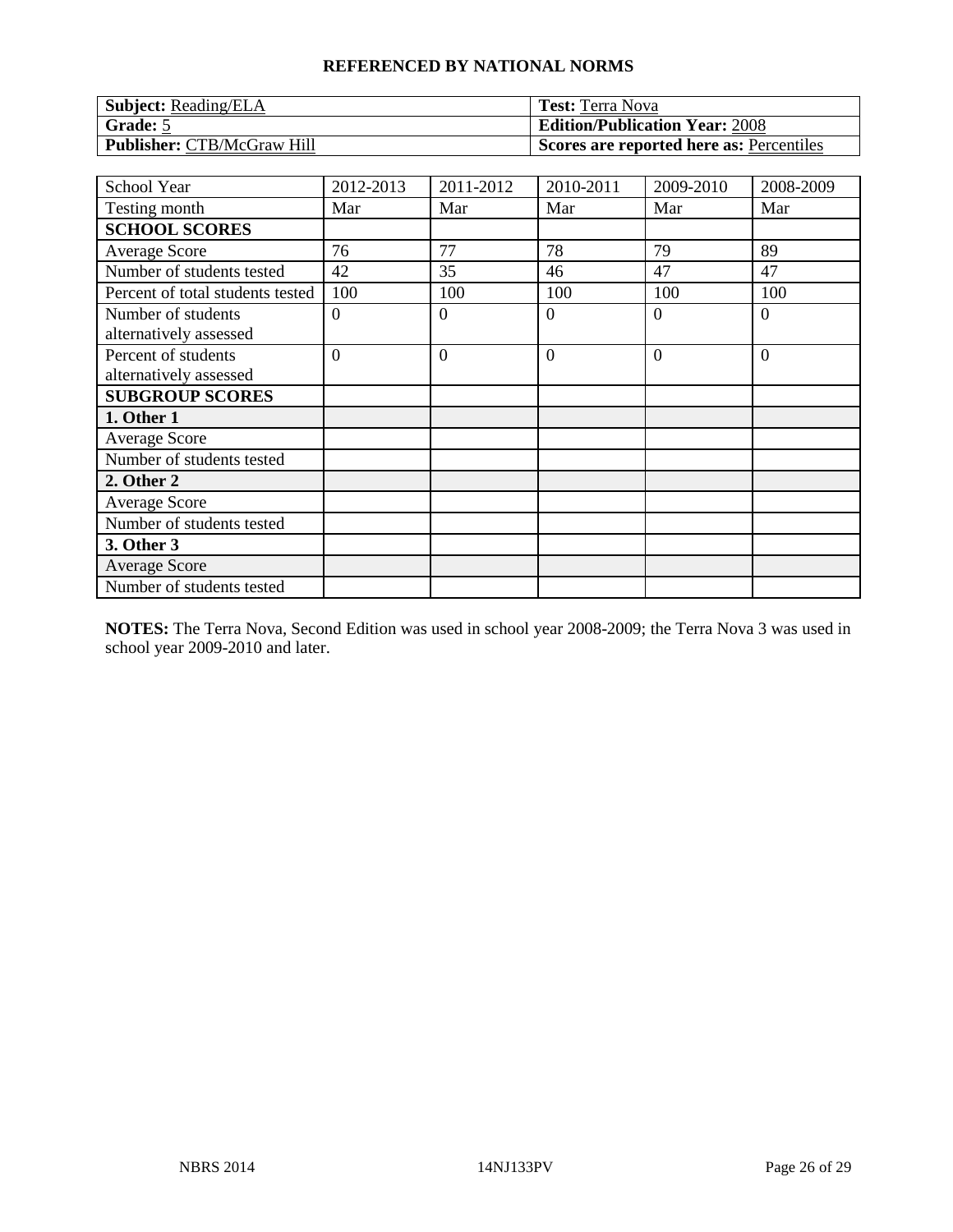| <b>Subject:</b> Reading/ELA       | <b>Test:</b> Terra Nova                  |
|-----------------------------------|------------------------------------------|
| Grade: 6                          | <b>Edition/Publication Year: 2008</b>    |
| <b>Publisher: CTB/McGraw Hill</b> | Scores are reported here as: Percentiles |

| School Year                                   | 2012-2013      | 2011-2012      | 2010-2011      | 2009-2010 | 2008-2009      |
|-----------------------------------------------|----------------|----------------|----------------|-----------|----------------|
| Testing month                                 | Mar            | Mar            | Mar            | Mar       | Mar            |
| <b>SCHOOL SCORES</b>                          |                |                |                |           |                |
| Average Score                                 | 71             | 73             | 79             | 84        | 77             |
| Number of students tested                     | 38             | 49             | 56             | 48        | 37             |
| Percent of total students tested              | 100            | 100            | 100            | 100       | 100            |
| Number of students<br>alternatively assessed  | $\Omega$       | $\Omega$       | $\theta$       | 0         | $\Omega$       |
| Percent of students<br>alternatively assessed | $\overline{0}$ | $\overline{0}$ | $\overline{0}$ | $\Omega$  | $\overline{0}$ |
| <b>SUBGROUP SCORES</b>                        |                |                |                |           |                |
| 1. Other 1                                    |                |                |                |           |                |
| <b>Average Score</b>                          |                |                |                |           |                |
| Number of students tested                     |                |                |                |           |                |
| 2. Other 2                                    |                |                |                |           |                |
| Average Score                                 |                |                |                |           |                |
| Number of students tested                     |                |                |                |           |                |
| 3. Other 3                                    |                |                |                |           |                |
| <b>Average Score</b>                          |                |                |                |           |                |
| Number of students tested                     |                |                |                |           |                |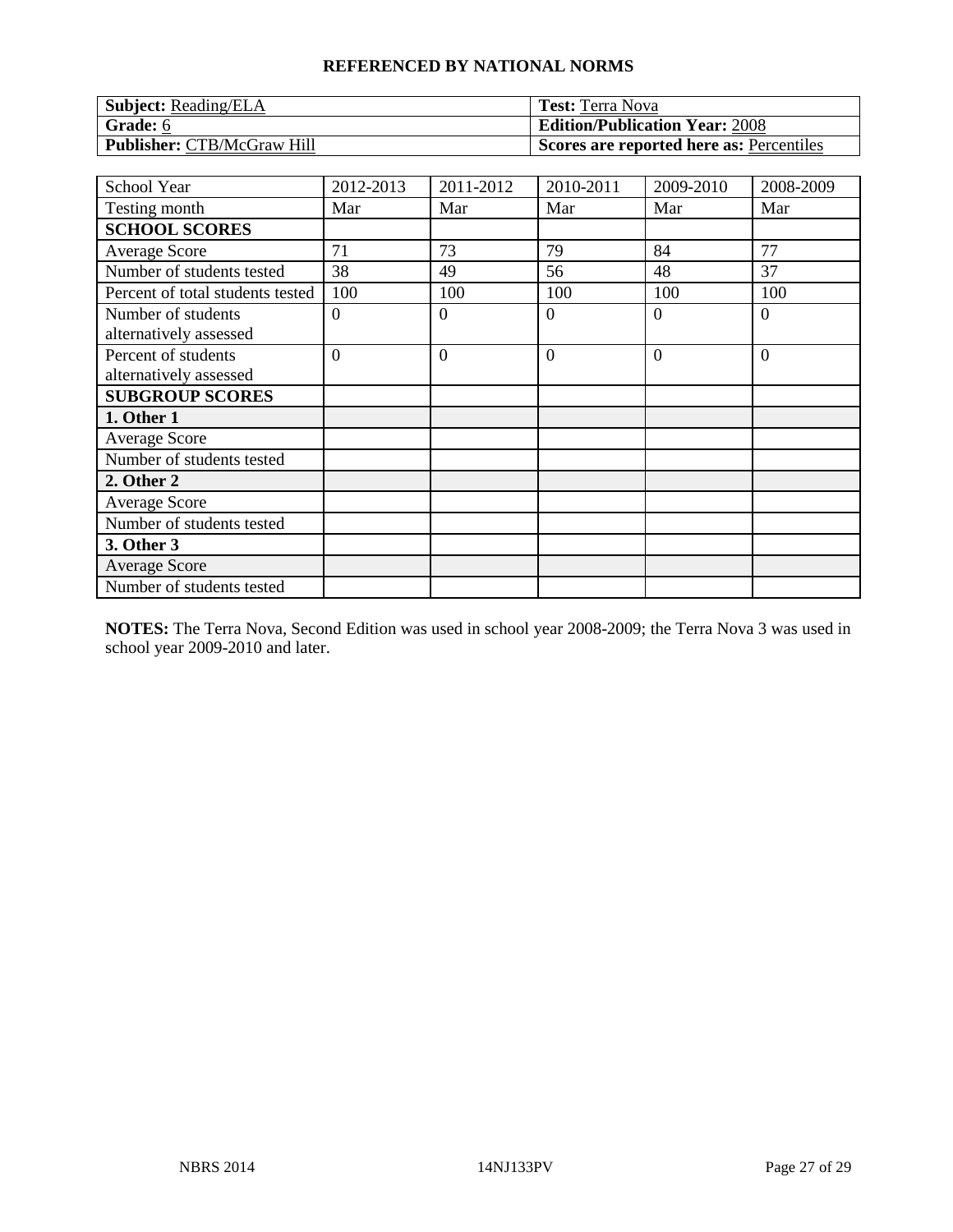| <b>Subject:</b> Reading/ELA       | <b>Test:</b> Terra Nova                  |
|-----------------------------------|------------------------------------------|
| Grade: 7                          | <b>Edition/Publication Year: 2008</b>    |
| <b>Publisher: CTB/McGraw Hill</b> | Scores are reported here as: Percentiles |

| School Year                                   | 2012-2013      | 2011-2012      | 2010-2011      | 2009-2010 | 2008-2009      |
|-----------------------------------------------|----------------|----------------|----------------|-----------|----------------|
| Testing month                                 | Mar            | Mar            | Mar            | Mar       | Mar            |
| <b>SCHOOL SCORES</b>                          |                |                |                |           |                |
| Average Score                                 | 72             | 81             | 85             | 76        | 83             |
| Number of students tested                     | 45             | 55             | 48             | 38        | 53             |
| Percent of total students tested              | 100            | 100            | 100            | 100       | 100            |
| Number of students<br>alternatively assessed  | $\Omega$       | $\Omega$       | $\overline{0}$ | 0         | $\Omega$       |
| Percent of students<br>alternatively assessed | $\overline{0}$ | $\overline{0}$ | $\overline{0}$ | $\Omega$  | $\overline{0}$ |
| <b>SUBGROUP SCORES</b>                        |                |                |                |           |                |
| 1. Other 1                                    |                |                |                |           |                |
| <b>Average Score</b>                          |                |                |                |           |                |
| Number of students tested                     |                |                |                |           |                |
| 2. Other 2                                    |                |                |                |           |                |
| Average Score                                 |                |                |                |           |                |
| Number of students tested                     |                |                |                |           |                |
| 3. Other 3                                    |                |                |                |           |                |
| <b>Average Score</b>                          |                |                |                |           |                |
| Number of students tested                     |                |                |                |           |                |